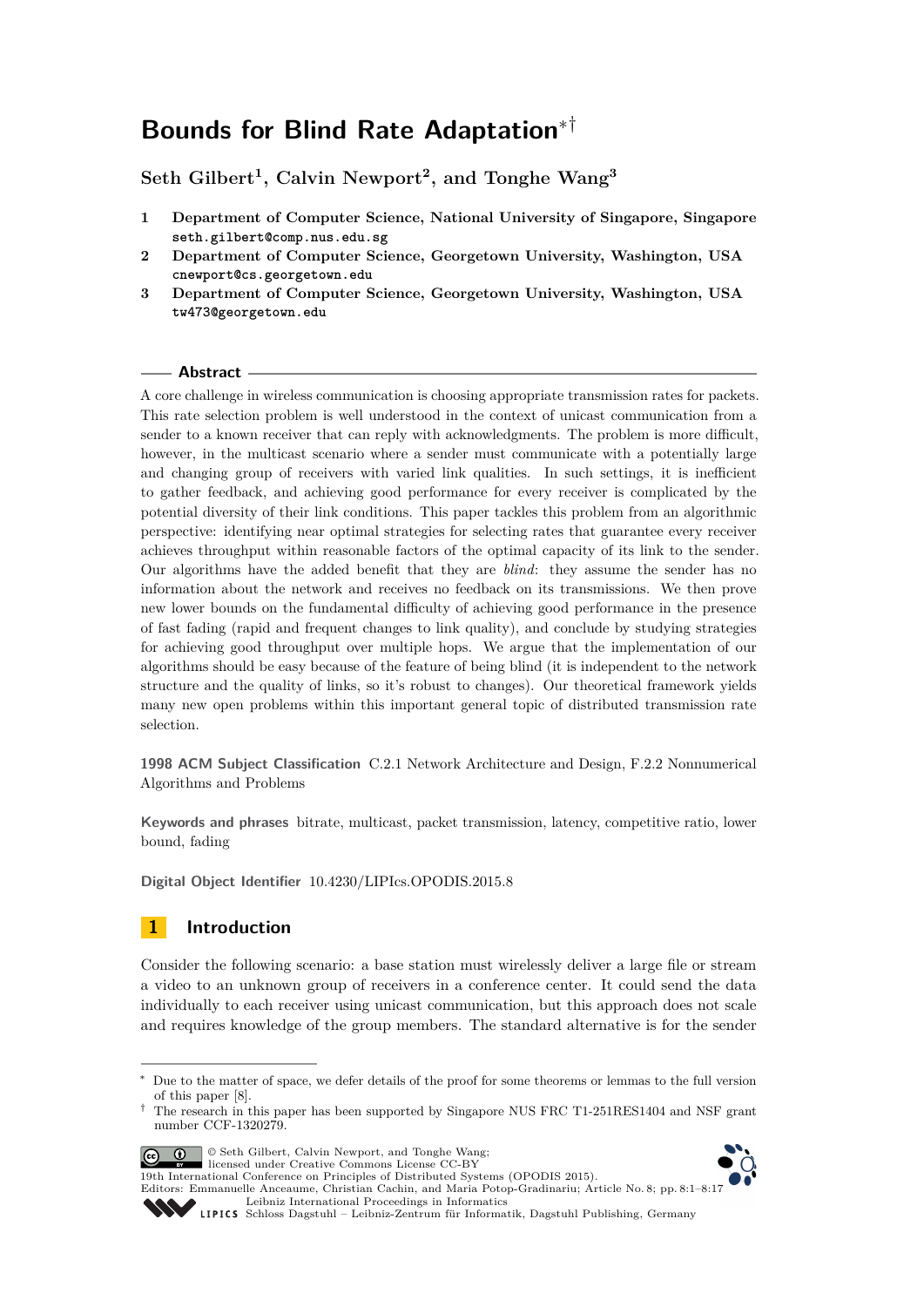## **8:2 Bounds for Blind Rate Adaptation**

to *multicast* messages to receivers, i.e., use one-to-many communication where the sender transmits packets addressed to the whole group.

A challenge faced by wireless multicast is that different receivers might have different quality links with the sender. Some receivers, for example, might have high quality links with the sender that can support high transmission rates, while others might have low quality links that can support only slow rates. *What rate(s) should the sender use?* The current answer – i.e., the solution implemented into  $802.11$  multicast  $[17]$  – is to transmit the multicast packets at the slowest rate. This solution is simple and reliable, but from a performance perspective it might be unacceptable for receivers capable of supporting much faster communication. Not surprisingly, practitioners consider the identification of better multicast rate selection strategies as an important open problem [\[10,](#page-15-2) [4,](#page-15-3) [16,](#page-15-4) [23,](#page-16-1) [3,](#page-15-5) [19,](#page-16-2) [6,](#page-15-6) [5,](#page-15-7) [22,](#page-16-3) [24\]](#page-16-4).

In this paper, we tackle this open problem from an algorithmic perspective. We first formalize this rate selection problem in an abstract model of multi-rate wireless transmission. We then describe and analyze new rate selection strategies that guarantee *every* receiver in our above scenario achieves throughput within a reasonable factor of the optimal capacity of its sender link. We establish lower bounds indicating that these algorithms are near optimal. To the best of our knowledge, these are the first known rate selection strategies to offer competitive performance for every receiver in a wireless multicast scenario (see the related work below for more details). An added and perhaps surprising benefit of our algorithms is that they are also *blind*: the sender requires no knowledge of the network and receives no feedback on the fate of its transmission. This should make the implementation based on the algorithms robust to change.

## **1.1 Results**

To formalize this multicast problem, assume a sender *s* and multiple receivers. For each packet to send, the sender must specify a transmission rate from a set of available rates. We normalize the transmission times associated with these rates such that the fastest rate delivers a packet in 1 time step, while the slowest delivers a packet in *L* time steps, for some system parameter  $L > 1$ . Notice, the range of possible rates with which a packet can be sent are fixed and provided by the radio hardware in most systems. Each receiver *u* is connected to *s* by a link labeled with a *fastest acceptable rate*. The sender succeeds in delivering a packet *p* to *u* iff it sends the packet at a rate no faster than the fastest acceptable rate for this link. Because we model a wireless network, the sender's packets are transmitted by broadcast. Therefore, each packet *p*, sent with some rate *r*, is received by *every* receiver with a link labeled by a fastest acceptable rate at least *r*. We measure the performance of the sender's rate selection strategy at receiver *u* by comparing the average latency between packets successfully delivered to *u* to the latency achieved if the sender had deployed the optimal strategy (for *u*) of transmitting every packet at the fastest acceptable rate for *u*'s link. The sender's task is complicated by the fact that it must remain competitive for every receiver concurrently, even though their link qualities might vary widely and it receives no information on these qualities.

We begin by describing and analyzing a pair of blind rate selection algorithms (one randomized and one deterministic) that both guarantee that for each receiver *v* in the network, the throughput at *v* is within a  $O(\log L)$ -factor of optimal. Notice that the simple strategy of transmitting at the slowest available rate can be exponentially worse (i.e., achieve only an *L* factor of optimal). The core idea leveraged by both algorithms is to have the sender copy each packet into multiple queues, each associated with a different representative rate. The sender then dequeues and transmits messages from these queues at a frequency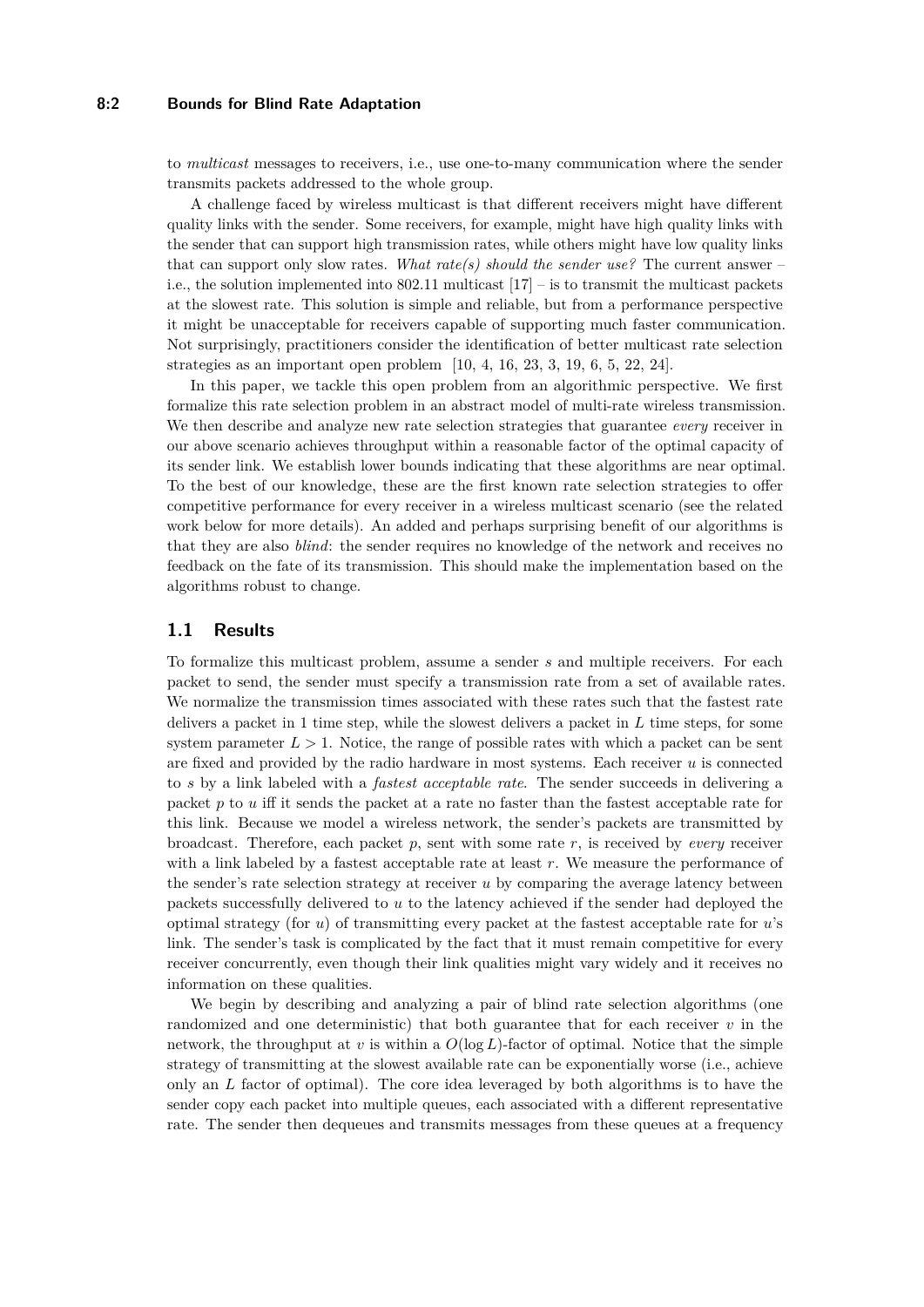#### **S. Gilbert, C. Newport, and T. Wang 8:3**

proportional to the corresponding rates (e.g., the fast rate queues are sampled more frequently than the slow rate queues). This means that each packet might end up being sent multiple times, but we show our proportional sampling prevents this from degrading throughput too much over time. We then establish this  $O(\log L)$  competitive ratio near optimal by proving that no (randomized) blind rate selection algorithm can guarantee throughput better than a  $\Omega\left(\frac{\log L}{\log \log L}\right)$ -factor of optimal (with constant probability).

We next turn our attention to the setting where the fastest acceptable rates on the links change rapidly and unpredictably, as might be described in a *fast fading* scenario. We prove that for every *deterministic* blind rate selection algorithm there exists a sequence of fades (i.e., link quality changes) that reduce its average latency guarantee to a trivial  $\Omega(L)$ -factor of optimal (which can always be matched within a constant factor by simply sending packets at the slowest rate). We then describe a type of fade for which no *randomized* algorithm can at the slowest rate). We then describe a type of lade for which no *randomized* algorithm can<br>perform guarantee better than a  $\Omega(\sqrt{L})$ -factor of optimal (still exponentially worse than our results for the static setting). Interestingly, this latter bound holds even for non-blind unicast communication (i.e., where there is a single receiver and the sender learns the fate of each transmission), proving the difficulties caused by fading are not unique to blind algorithms.

To conclude, we consider multihop networks. We describe and analyze a generalization of the deterministic protocol that guarantees every receiver achieves throughput within a *O*(log *L*)-factor of the optimal achievable through the best *single* multihop route (i.e., path) from the source. Notice, however, in a multihop network, the optimal throughput possible using *multiple* paths in the network might be better than the optimal throughput on a single path (e.g., perhaps multiple packets are routed concurrently on disjoint routes). We prove that no blind algorithm can guarantee a non-trivial approximation of this notion of optimal while also maintaining a fixed bound on its packet ordering.

# **1.2 Related Work**

The multicast problem is well-studied in the wired network setting; c.f., [\[10\]](#page-15-2). In the wireless setting, the technology is still evolving. As mentioned, the default strategy implemented in 802.11 is to simply broadcast multicast packets at a slow but reliable bitrate. The research literature contains many proposals for adding more advanced functionality to wireless multicast, with a focus on detecting multicast packet loss. These strategies, however, depend on the sender interacting with at least some members of the multicast group (i.e., use feedback). Chandra et al. [\[4\]](#page-15-3), for example, send the multicast data in unicast packets to a single member of the multicast group (leveraging link layer acknowledgments to detect packet loss), while the other members listen for these packets in promiscuous mode. Miroll et al. [\[16\]](#page-15-4) refine this approach to select the group member with the worst channel as the unicast receiver to ensure more losses are detected. Sun et al. [\[23\]](#page-16-1) organize nodes into clusters, and has the sender poll the leaders of each cluster to determine the fate of packets. (These are just a few examples among many: see [\[3\]](#page-15-5) for a detailed survey.) The main goal of the above examples is to detect packet loss so the sender can schedule retransmissions. Most of these strategies, however, also implement some basic link adaptation. For example, when transmitting unicast packets to a leader, some of these strategies allow the default unicast rate adaptation strategy to adjust the rate used (e.g., [\[19,](#page-16-2) [6,](#page-15-6) [5,](#page-15-7) [22,](#page-16-3) [24\]](#page-16-4)). Other wireless multicast strategies propose measuring loss rates for all receivers and using this information to choose the best *single* rate to use (as mentioned, a strategy that does not scale). This paper, by contrast, focuses on the problem of transmitting packets at multiple rates so as to ensure *every* receiver achieves a throughput close to its individual notion of optimal. It achieves this goal without the overhead and scaling issues of requiring feedback from group members.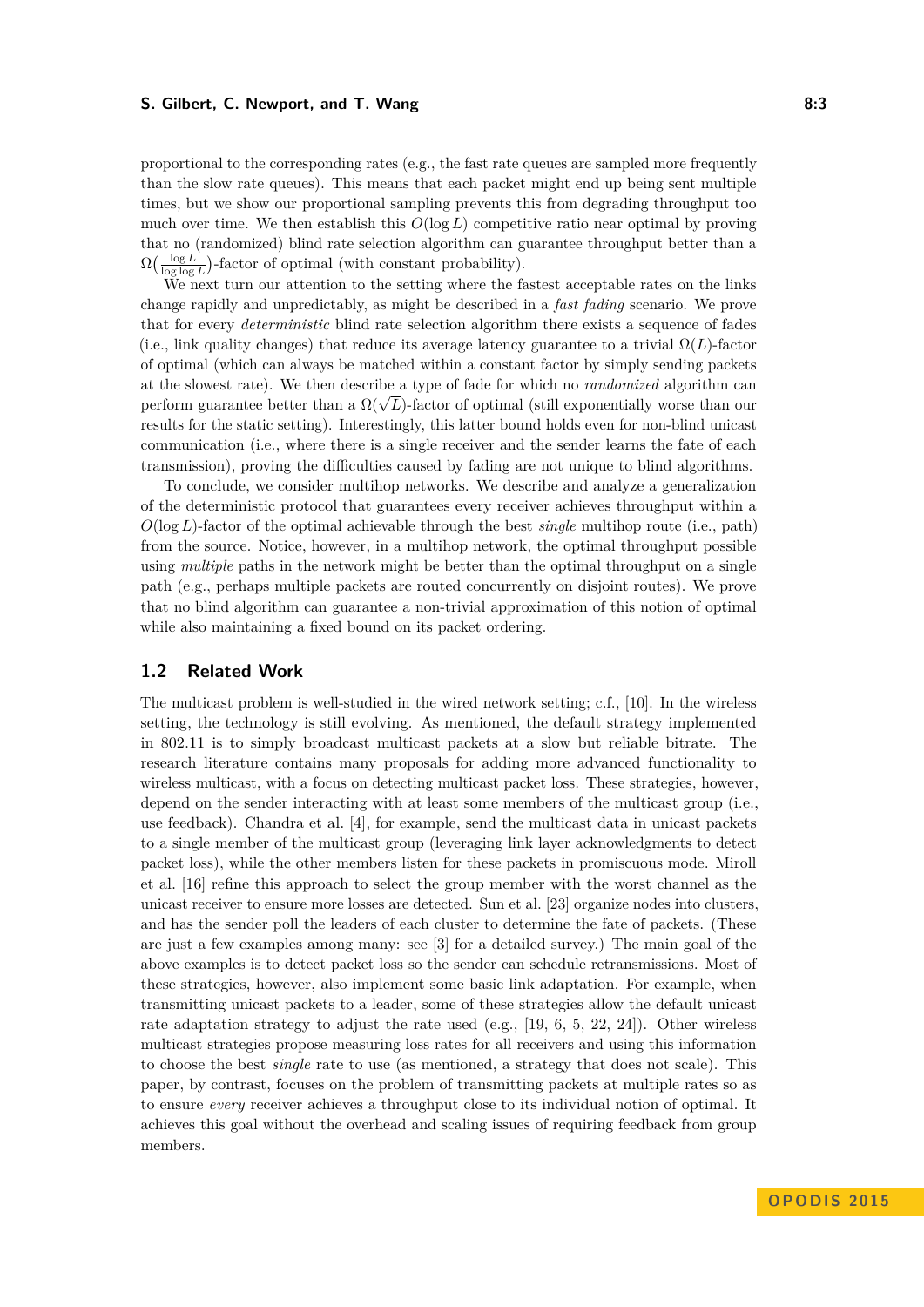#### **8:4 Bounds for Blind Rate Adaptation**

It is also important to note that because we achieve competitive rates for every receiver, loss detection is less important with our scheme. For example, if we define the *fastest acceptable bitrate* for each receiver to be the fastest rate at which the forward error correcting coding parameters used for the packets are effective, then our blind rate selection algorithms will guarantee that every receiver has a sufficiently low loss rate to enable sufficient packet recovery.

Finally, wireless rate adaptation is well-studied in the context of unicast communication from a sender to a single known receiver capable of sending acknowledgments. Some strategies adapt the rate using frame loss information [\[12,](#page-15-8) [14,](#page-15-9) [11,](#page-15-10) [21,](#page-16-5) [15\]](#page-15-11) and others attempt to directly measure the channel quality [\[18,](#page-16-6) [13,](#page-15-12) [25,](#page-16-7) [2\]](#page-15-13). Another approach is the use of rateless modulation schemes like Spinal codes [\[20\]](#page-16-8) or Strider codes [\[9\]](#page-15-14), in which the data transmitted in a fixed manner but the receiver is able to decode it at a rate close to the Shannon capacity for its channel. All these unicast adaptation strategies, however, depend on feedback from the single receiver to the sender. They cannot therefore be directly applied to the multicast scenario where such feedback is no longer efficient. Our blind protocols, by contrast, *can* be deployed in the unicast scenario. This might be desirable in low power scenarios where their simplicity provides an advantage, or scenarios such as satellite broadcast where feedback is prohibitively expensive (i.e., due to the much higher cost of uplink versus downlink transmission).

# <span id="page-3-0"></span>**2 Model**

We model a collection of wireless devices broadcasting in a synchronous radio network with variable link quality and transmission rates (typically called *bitrates* in the wireless literature as well as in the remainder of this paper). The network topology is represented as a connected directed graph  $D = (V, E)$ , where the nodes in V correspond to wireless devices and the edges in *E* represent links between nodes (e.g., an edge  $(x, y) \in E$  means that *x* has a link to *y* with a quality above some minimum threshold). We use directed graphs for generality and to capture the well-known observation that link quality is not necessarily symmetric. The main topology we consider is a star with the node in the center playing the role of the sender with directed edges pointing toward the receivers. We call this configuration a *single hop* network. Later in the paper, we also examine the performance in general *multihop* networks of varying topologies connected with respect to the source (i.e., there is a path from the source to all nodes).

To capture link quality we assume that in each round, each *link* (i.e., edge in *D*) is assigned a minimum latency (i.e., fastest acceptable bitrate), which is specified by the weight function  $C(r, e)$  (which we sometimes call a *channel*) for round r and edge  $e$ . We say that links are *static* if the weight of links does not change (i.e.,  $C(r, e) = C(r', e)$ , for all  $r, r'$  and *e*); otherwise, we say that the links are *fading*. These weights capture the fastest transmission speed that can be supported by the current link quality. In this paper, we typically specify these weights in terms of the latency (i.e., rounds per packet), rather than in terms of the bitrate (which describes the inverse). Therefore, smaller weights represent higher quality links. We assume that all latencies are integers in [*L*] (where we define  $[k] = \{1, 2, ..., k\}$ ), with 1 and L rounds being the fastest and slowest transmission latencies, respectively. We also assume that *L* is a power of 2. To simplify our strategies, we will restrict the possible latencies considered for packet transmission to the set  $\mathcal{L}^* = \{2, 4, 8, \ldots, L\}$ . (Notice, there is a latency in  $\mathcal{L}^*$  within a factor of 2 of each available latency.)

Nodes communicate with their neighbors in *D* using local broadcast. When a node *s* in *D* decides to broadcast a message in round *r*, it selects a latency  $\ell \in \mathcal{L}^*$  (this is equivalent to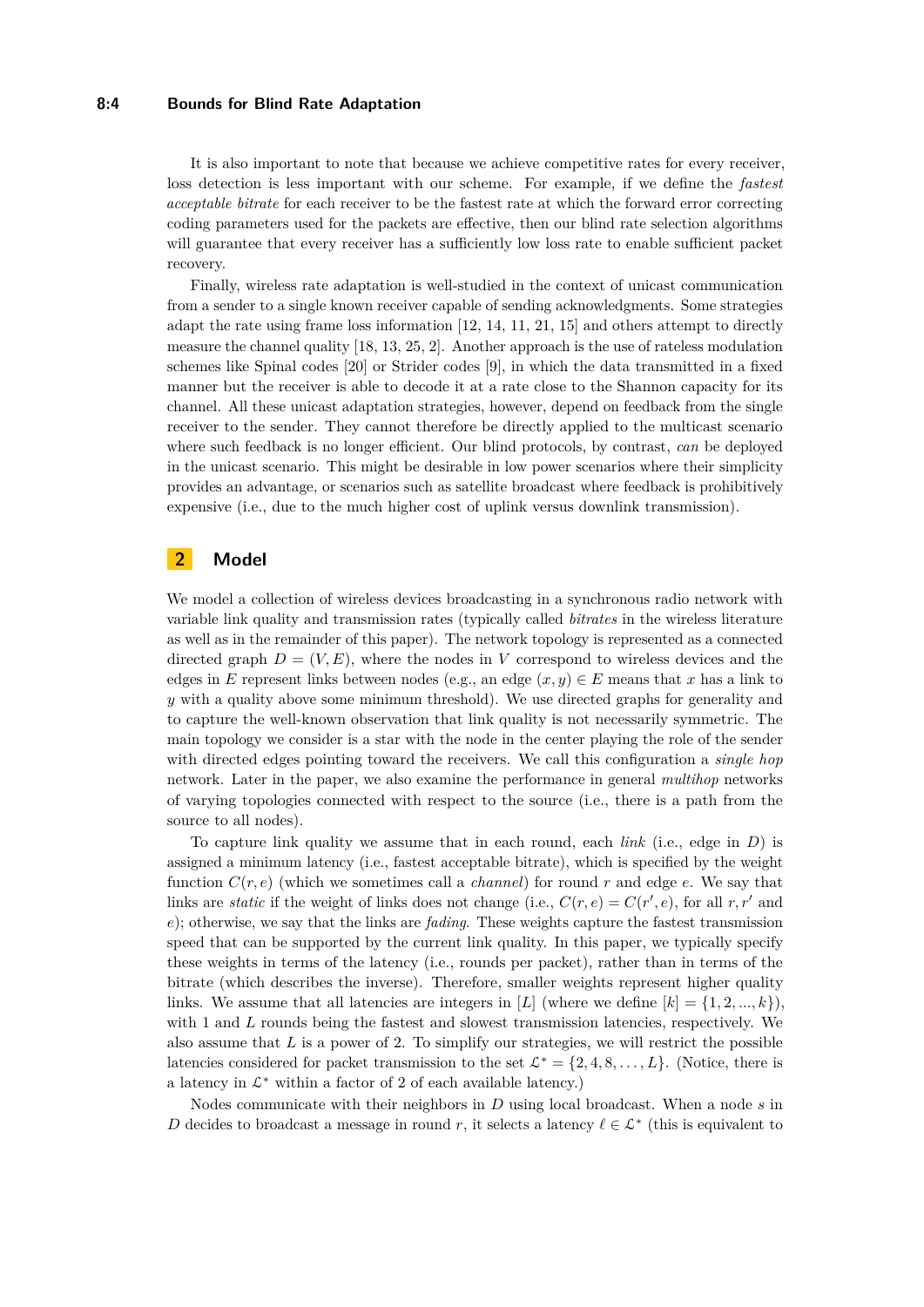#### **S. Gilbert, C. Newport, and T. Wang 8:5** and the state of the state  $\theta$ :5

selecting bitrate  $\ell^{-1}$ ). This transmission requires  $\ell$  rounds to complete, and the transmitter must wait until the transmission completes before it can begin another transmission. Each neighbor *w* of *s* receives the message if the attempted broadcast latency remains as least as large as the minimal acceptable latency for the link throughout the full transmission. Formally, the transmission succeeds at *w* if and only if:  $\forall i \in [0 \dots \ell-1] : C(r+i, (s, w)) \leq \ell$ . If this condition does not hold, then node *w* does not receive the message. We assume no feedback mechanism (e.g., link layer ACKs) for the sender to learn the fate of its transmission, and assume nodes have no information about the network size or link weights.

A subtlety of our model motivation is that our abstract notion of "receiving" a message does not correspond to the concrete notion of a packet being successfully delivered. For *u* to "receive" a message from *s* in our model simply means that *s* sent this packet at a rate that was acceptable for its current link to *u*. What it means for a rate to be acceptable are details we abstract away: we aim only for every packet to be sent at acceptable rates for each receiver, for whatever definition of acceptable is relevant to a given a scenario.<sup>[1](#page-4-0)</sup>

# **3 Problem**

In this paper, we study the problem of a single distinguished *source* node *s* attempting to transmit an infinite stream of packets to the other nodes (called *receivers*) in the network. We measure the performance of an algorithm in a given execution by comparing the average packet receive latency at each receiver *u* with an offline optimal algorithm that services only *u*. We consider a restricted type of solution called a *blind rate selection algorithm*. An algorithm of this type running on the source node in the network is provided access to a packet queue called the *source queue*. To simplify definitions we assume the queue is infinite and the packets unique. The source node can only dequeue and transmit packets from the source queue (i.e., it cannot send arbitrary packets). In the multihop setting, where non-source nodes can forward packets, we assume each arriving packet is queued in a FIFO queue (ignoring duplicates), and then restrict nodes to dequeueing and transmitting packets from their local queue. In the single hop setting, receivers are passive (i.e., they cannot send packets.)

Recall, as described in the previous section, to "receive" a message in our abstract model simply means it was sent at an acceptable rate for the relevant link. How this translates to low level packet loss behavior is abstracted away. In this paper, we study the performance of correct blind rate selection algorithms defined with respect to the average time between packet arrivals at a given destination. We call this metric *average latency* (which is a mild abuse of terminology as "latency" often refers to end-to-end delivery, not inter-packet delay at a receiver). More precisely: Fix an execution of a blind rate selection algorithm in a network  $D = (V, E)$  with weight function *C*. Fix some receiver  $v \in V$  (i.e., non-source node) and integer duration  $T \geq 1$ . Let  $N_v^T$  be the number of unique packets received by *v* in the first *T* rounds of the execution. We define the *average latency* of *v* through the first *T* rounds of this execution to be  $T/N_v^T$ . By contrast, let  $OPT_v^T$  be the *optimal* average latency *v* could have achieved in these *T* rounds given an offline optimal schedule for transmissions and rate selections (when clear, we will use simply *OPT*). We now pull together these pieces to obtain the main performance definition:

<span id="page-4-0"></span><sup>1</sup> For example, an acceptable rate for a link in a given scenario might be defined as a rate for which the packet loss rate is sufficiently low. To send a packet at an acceptable rate in this example, therefore, does not guarantee that it was delivered, but merely that it was given a reasonable chance of delivery.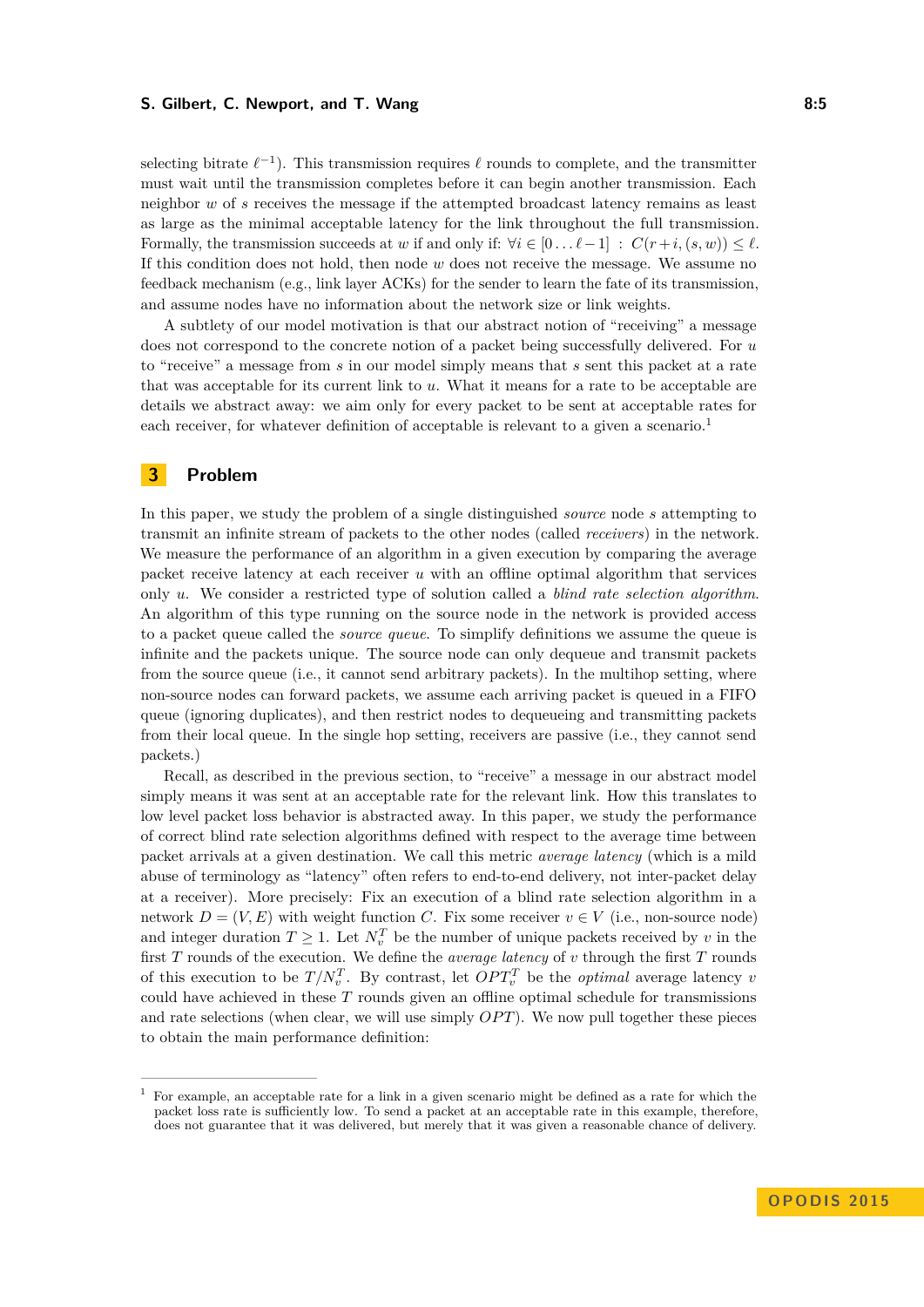#### **8:6 Bounds for Blind Rate Adaptation**

**Definition 1.** Fix some function  $f : \mathbb{N}^* \to \mathbb{R}$ . We say a deterministic (randomized) blind rate selection algorithm  $\mathcal A$  is  $f(L)$ -competitive with respect to a family  $\mathcal D$  of networks and static/fading channels, if the algorithm is correct and there exists some integer duration  $T_0 \geq 1$  such that for every  $D \in \mathcal{D}$  and static/fading link weight function *C*, for every receiver *v* in *D*, and for every duration  $T \geq T_0$ : the (expected) average latency of *v* through *T* rounds in an execution of  $A$  in  $D$  with  $C$ , is no more than  $f(L) \cdot OPT_v^T$ .

## **4 Static Links**

In this section, we study blind rate selection algorithms in the context of single hop networks with *static* links (i.e., the link qualities do not change). We begin by describing a simple randomized blind rate adaption algorithm that is *O*(log *L*)-competitive in single hop networks. We then describe a more complex deterministic algorithm that matches this same  $O(\log L)$ competitive ratio. There are two motivations for deterministic solutions. The first is that rate selection algorithms are often implemented at low layers of the network stack where efficient access to randomness is difficult. Second, the multihop algorithm studied later in the paper uses the deterministic algorithm as a key building block (analyzing the randomize strategy over multiple hops is difficult). We conclude this section by proving our algorithms near optimal with an Ω (log *L/*log log *L*) lower bound on competitive ratio for blind rate adaption algorithms.

## **4.1 The RandSelect Algorithm**

We model the infinite packet queue at the source *s* with the notation  $Q_0 = p_1 p_2 p_3 \dots$  Recall, as defined in Section [2,](#page-3-0)  $\mathcal{L}^* = \{2, 4, ..., L\}.$ 

A simple random strategy for *s* would be to dequeue packets from *Q*<sup>0</sup> one by one, sending each at a latency chosen uniformly from  $\mathcal{L}^*$ . An issue with this approach is reliability: if *s* chooses some latency  $\ell$  for a given packet  $p_i$ , and there is some receiver  $u$  such that  $C(s, u) > \ell$ , then *u* will fail to receive  $p_i$ . Another issue with this strategy is that the slowest latency, *L*, will be chosen approximately once every log *L* rounds – requiring *L* full rounds for a single transmission every time it is chosen. This will yield non-competitive performance for receivers connected to the source with low latency links. Our proposed algorithm improves this simple scheme with two modifications to circumvent these two issues. First, the source maintains  $\log L$  copies of its source queue, associating one copy with each latency in  $\mathcal{L}^*$ . We logically organize these queue copies into a *packet table* with one row for each latency. In more detail, each row  $j \in [\log L]$  is associated with latency  $2^j$ , and contains its own copy of the source queue, denoted  $Q_j$ , as well as a *nextpacket<sub>j</sub>* field which indicates the packet currently at the head  $Q_i$ . The second modification is to replace the uniform distribution over rates in  $\mathcal{L}^*$  with the following distribution  $\pi(x)$  over the latency indices  $\{1, 2, ..., \log L\}^2$  $\{1, 2, ..., \log L\}^2$  $\{1, 2, ..., \log L\}^2$ :

$$
\pi(x) : Pr\{j = x\} \begin{cases} 2^{-x} & x \in [1, \log L - 1] \\ 2/L & x = \log L \end{cases}
$$

Combining these modifications, our algorithm, which we call RANDSELECT, works as follows: At the beginning of the execution, the sender initializes its packet table by setting  $Q_j$  to  $Q_0$  for each  $j \in [\log L]$ . It then proceeds by repeating the following steps: draw a *latency index x* from  $\pi$ , transmit *nextpacket<sub>x</sub>* at latency  $2^x$ , and then update *nextpacket<sub>x</sub>* 

*.*

<span id="page-5-0"></span><sup>2</sup> Notice, it is easy to show that distribution  $\pi$  is normalized, i.e.  $\sum_{x=1}^{\log L} Pr\{j = x\} = 1$ .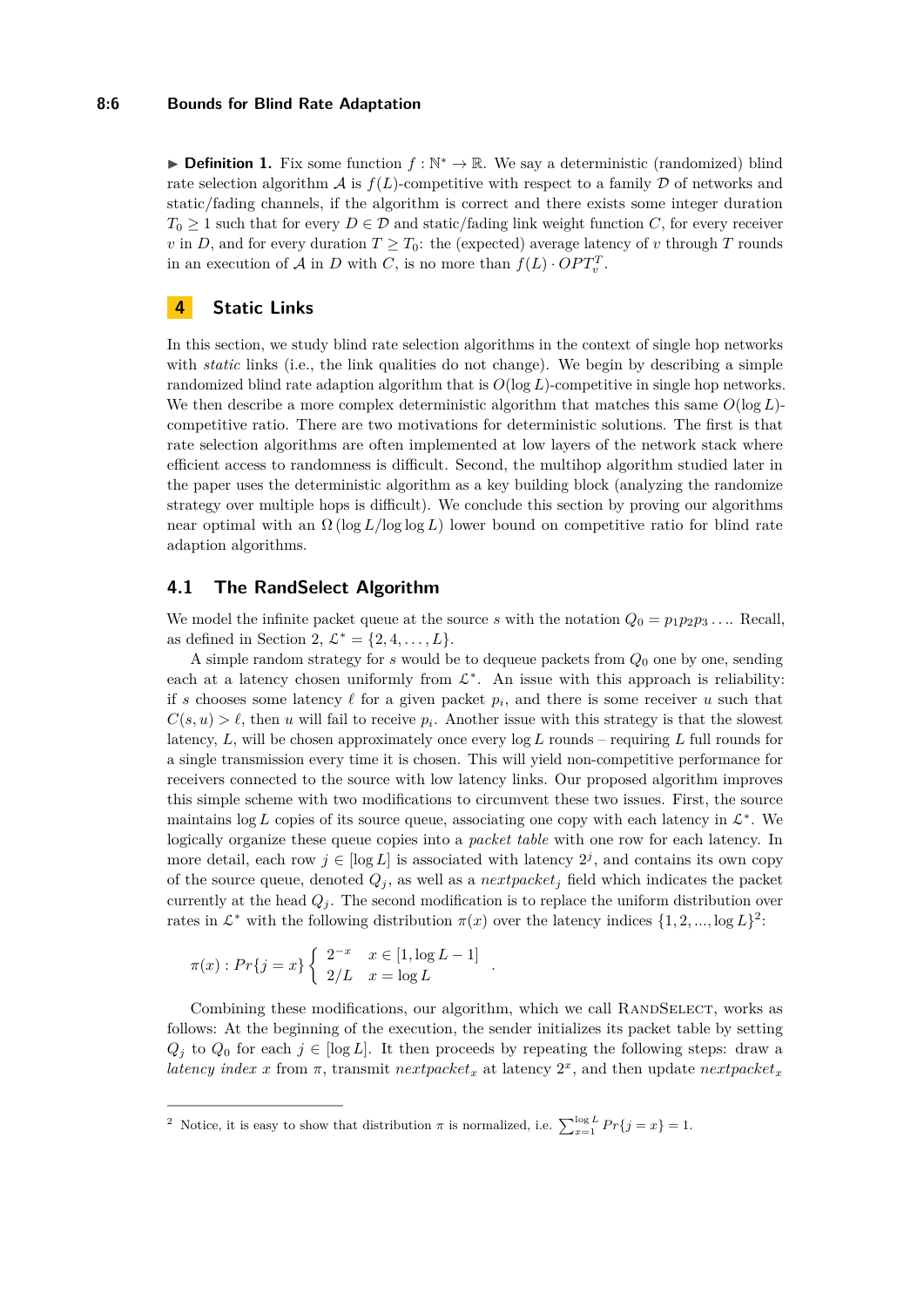#### <span id="page-6-0"></span>**S. Gilbert, C. Newport, and T. Wang 8:7 8:7 8:7 8:7**



**Figure 1** The RANDSELECT Algorithm.

by dequeueing the packet at the head of  $Q_x$ . (See Figure [1](#page-6-0) for the algorithm pseudocode.) Notice that this strategy overcomes both the issues described above for the simple random strategy: no packet is ever lost, as every packet is eventually sent at the slowest latency, and the algorithm now samples the slow latencies less frequently than the fast latencies, preventing them from dominating the link bandwidths.

The following theorem establishes that the actual competitive ratio guaranteed by this strategy is bounded by  $O(\log L)$ . We defer the proof of this theorem to the full version [\[8\]](#page-15-0).

 $\triangleright$  **Theorem 2.** The RANDSELECT blind rate selection algorithm is  $O(\log L)$ -competitive with *respect to single hop networks and static links.*

A straightforward practical optimization would be to remove a packet from fast latency queues in the case that it is sent first by a slower latency. This optimization does not effect the asymptotic analysis.

# **4.2 The BCSSelect Algorithm**

We now describe a deterministic blind rate selection algorithm we call BCSSELECT (see Figure [2\)](#page-7-0), which we will prove to have the same competitive ratio as RANDSELECT in single hop networks. The only difference between these two algorithm is how indices are selected. Our main strategy for derandomizing RANDSELECT is to leverage a useful object from number theory called the *binary carry seqeuence* (BCS) [\[1\]](#page-15-15). This BCS is defined such that its *k th* term is the lowest position of a 1 bit in the binary representation of *k*. To use this sequence for our algorithms, we use the deterministic *schedule* function defined as follows: for  $k \in \mathbb{N}^* : schedule(k) = \max\{\alpha \in \mathbb{N} : 2^{\alpha-1}|k\}.$  The output of *schedule*, for example, produces the sequence: 1, 2, 1, 3, 1, 2, 1, 4, 1, 2, 1, 3, 1, 2, 1, 5, 1, 2, 1, 3, 1. . . Before proceeding to our algorithm description (which uses the *schedule* output to sample queues), we first state some useful facts about *schedule* (first identified in [\[7\]](#page-15-16) and reworded here):

<span id="page-6-1"></span>▶ **Lemma 3.** *Each value*  $j \in \mathbb{N}$  *is selected every*  $2^j$  *iterations.* 

<span id="page-6-2"></span> $\blacktriangleright$  **Lemma 4.** *If*  $s = schedule(k)$ *, then:* (i)  $\forall t < s, \exists r \in [k-2^{s-2}, k) \text{ such that } t = \text{schedule}(r);$ (ii)  $\forall t < s, \exists r \in (k, k + 2^{s-2}] \text{ such that } t = \text{echedule}(r).$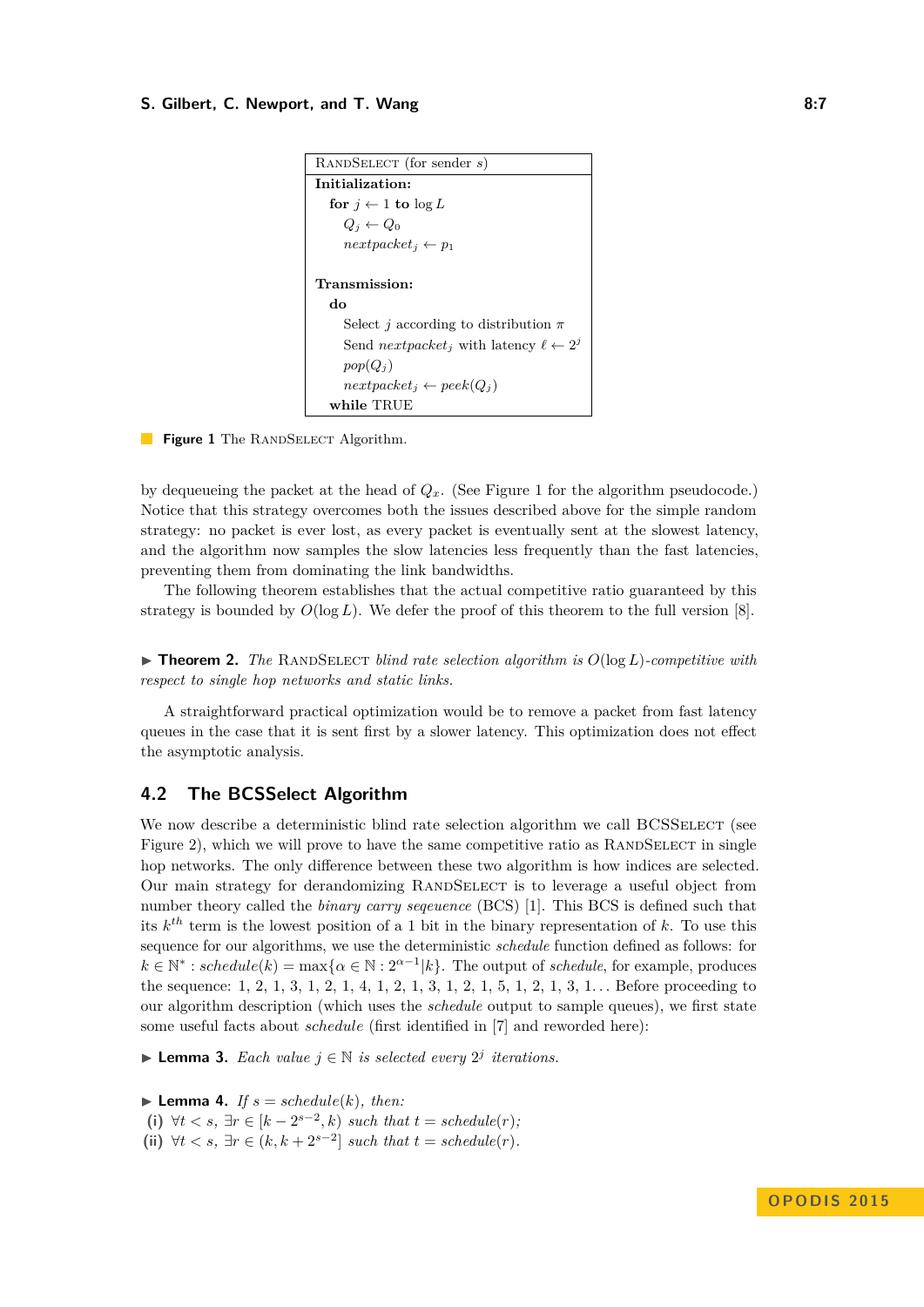```
BCSSelect (for source s)
Initialization:
  k \leftarrow 1for j \leftarrow 1 to \log LQ_i \leftarrow Q_0
Transmission:
  do
     i \leftarrow schedule(k)Send (nextpacket<sub>i</sub>, k) with latency \ell = 2^jpop(Q_j)nextpacket_i \leftarrow peek(Q_i)k \leftarrow \text{UPDATE}(k)while TRUE
UPDATE(k)if k = L/2 then
     return 1
  else
     return k + 1
```
**Figure 2** The BCSSELECT Algorithm.

The BCSSelect algorithm (described in Figure [2\)](#page-7-0), applies the *schedule* function as a subroutine to sample latencies from a (bounded) binary carry sequence – which ensures, as with the random distribution from before, that all latencies are sampled, but small latencies are sampled more often than their slower counterparts. In more detail, the algorithm uses *schedule* to sample the BCS until the first time latency *L* is sampled, at which point it restarts the sequence. As a result, the sequence of latencies sampled by *schedule* can be seen as repeating the same bounded BCS block with  $L/2$  terms.<sup>[3](#page-7-1)</sup> Here the source sends current BCS index *k* along with the packet, as this will prove useful in the later multihop version of the algorithm we study later.

We now argue that BCSSELECT is  $O(\log L)$ -competitive, the same competitive ratio as RandSelect.

<span id="page-7-2"></span> $\triangleright$  **Theorem 5.** *The* BCSSELECT *blind rate selection algorithm is*  $O(\log L)$ *-competitive with respect to single hop networks and static links.*

**Proof.** Fix receiver *v* with  $C(s, v) = c$ , where  $\log c \in J = [1, \log L]$ . Fix  $T_0 = L \log L$  as well and suppose all the execution runs for  $T \geq T_0$  rounds. By the same token, we have  $OPT = c$  because the optimal solution runs with the sender *v* knowing  $C(s, v) = c$  *a priori* and applying latency *c* throughout the execution.

Now the task is to find the average latency of BCSSELECT. Consider the number of rounds required by the update of  $next_{log c}$ , upper bounding the average latency we are looking for. One BCS block has  $L/2$  terms because the greatest BCS index  $j = \log L$  is

<span id="page-7-1"></span><sup>&</sup>lt;sup>3</sup> Notice that the probability of selecting latency  $\ell$  given by distribution  $\pi$  from RANDSELECT is equal to the proportion of latency  $\ell$  in one such bounded BCS block.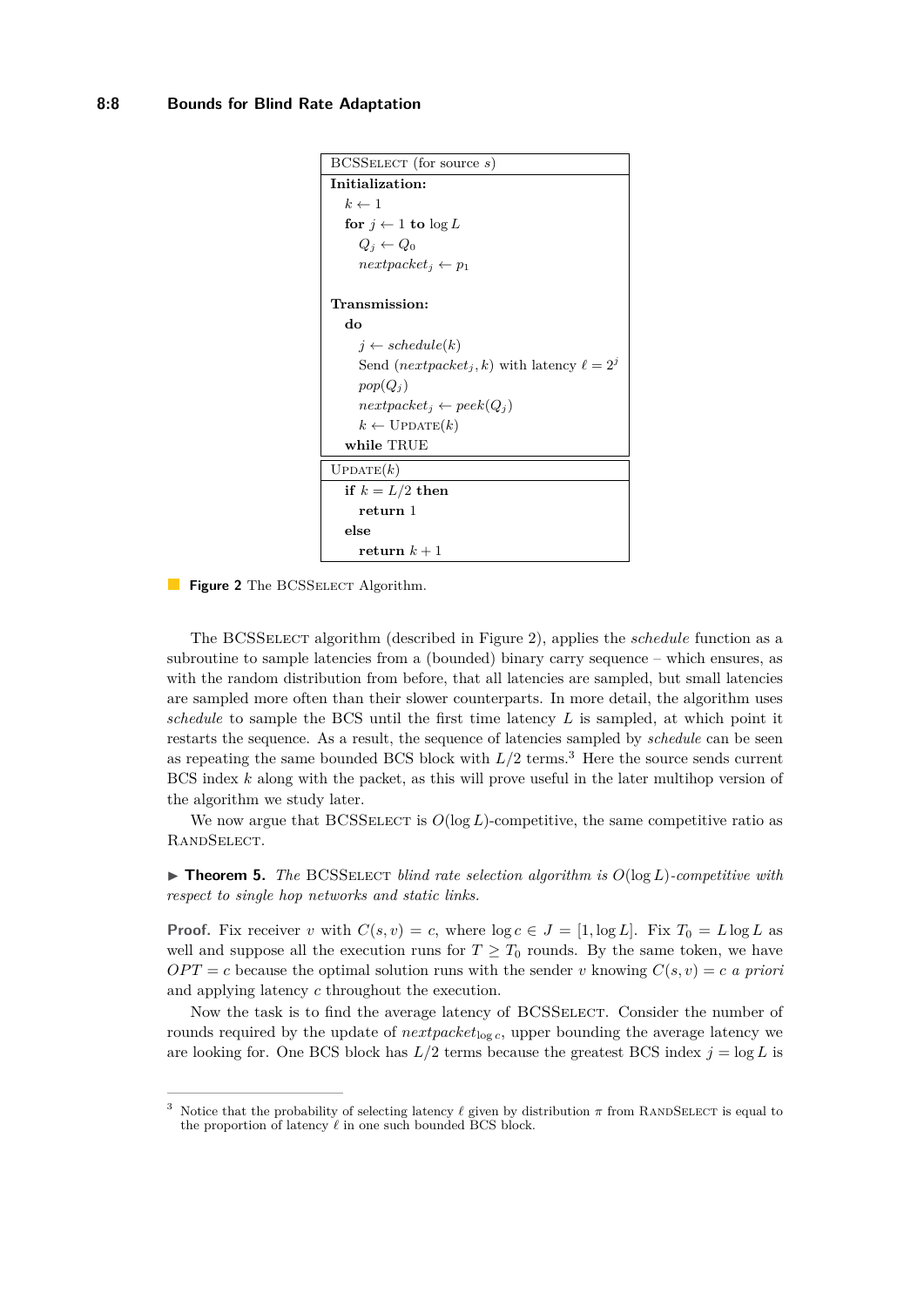#### **S. Gilbert, C. Newport, and T. Wang 8:9 8:9 8:9 8:9**

selected for the first time when  $k = L/2$ . According to Lemma [3](#page-6-1) and [4,](#page-6-2) the total time cost to generate one block is exactly the time needed to get another  $j = \log L$  after the previous *j* = log *L*, given by:  $\sum_{j=1}^{\log L-1} (L/2) \cdot (1/2^j) \cdot 2^j + 2^{\log L} = L(\log L + 1)/2$ *.* Lemma [3](#page-6-1) tells us that latency *c* (BCS index log *c*) appears every  $2^{\log c} = c$  iterations of *schedule*. So log *c* appears  $L/2c$  times in one block, and the average time needed for  $nextpacket_{\log c}$  to update will be  $O\left(\frac{L(\log L+1)/2}{L/2c}\right)$  $\left(\frac{g(L+1)/2}{L/2c}\right) = O(c \log L).$ 

In conclusion, the competitive ratio of BCSSELECT during one block is  $O(\log L)$ . Because of the fact that the infinite latency sequence is actually the repeating of the same block, the competitive ratio during the whole execution process is still  $O(\log L)$ .

## **4.3 Lower Bound**

We now prove our algorithms near optimal by showing that every blind rate selection algorithm is at best Ω (log *L/*log log *L*)-competitive. Our argument is combinatorial in nature – it demonstrates that no sequence of rate selections can be sufficiently competitive for every receiver in a particular lower bound network – and therefore it applies to randomized solutions as well as deterministic.

<span id="page-8-1"></span> $\triangleright$  **Theorem 6.** For a randomized blind rate selection algorithm A, if A is  $f(L)$ -competitive *with respect to any single hop network and static links, then*  $f(L) \in \Omega$  (log  $L/\log \log L$ ).

Assume for contradiction that we have some algorithm  $\mathcal A$  that is  $o(\log L/\log \log L)$ competitive for all networks and weight functions. For our lower bound, we define the following single hop *lower bound network*: let *D* be a directed graph that consists of  $n = \log L / \log \log L$  receivers<sup>[4](#page-8-0)</sup> denoted  $r_1, r_2, ..., r_n$ . Next, we define the weight function *C* such that for each  $i \in [n]$ ,  $C(s, r_i) = \log^i L$ . That is, the weights in this network are:  $W = \{\log L, \log^2 L, \log^3 L, ..., \log^{\log L/\log \log L} L = L\}$ . We proceed with a series of proof step that build toward the conclusion that executing  $A$  in the lower bound network cannot yield the assumed small latency at every receiver. Our first step is to transform the algorithm A into an algorithm B that uses only the latencies in *W*. The following lemma states that there exists transformation of this type that do not affect performance. The proof is deferred to the full version of this paper [\[8\]](#page-15-0).

<span id="page-8-2"></span> $\blacktriangleright$  **Lemma 7.** Let A be a rate adaptation algorithm that is  $f(L)$ -competitive in the lower *bound network. There exists an algorithm* B *that only selects latency in W but is still f*(*L*)*-competitive in the lower bound network D.*

Fix some blind rate selection algorithm  $\beta$  that only uses latencies in  $W$ . We now prove that a constant fraction of the packets received by a given receiver must be at a "good" rate (i.e., the link weight) for that receiver.

<span id="page-8-3"></span> $\triangleright$  **Lemma 8.** Let B be a rate adaptation algorithm that only selects latencies in W and is *f*(*L*)*-competitive in the lower bound network D. Fix some duration*  $T_0 = L$ *. Let*  $k_i$  *be the number of messages received by receiver*  $r_i$  *in a T round execution of*  $\mathcal{B}$ *, where*  $T \geq T_0$ *. It follows that at least*  $\lceil k_i/2 \rceil$  *of these messages are sent at latency*  $\ell_i = \log^i L$ .

**Proof.** Assume for contradiction that half or more of these  $k_i$  message were sent at a latency greater than  $\ell_i$ . The minimum latency for a packet sent to receiver  $r_i$  is  $\ell_i$ . Therefore, if we

<span id="page-8-0"></span><sup>&</sup>lt;sup>4</sup> For notational simplicity we assume  $\log L$  and  $\log L/\log \log L$  are positive, integral values.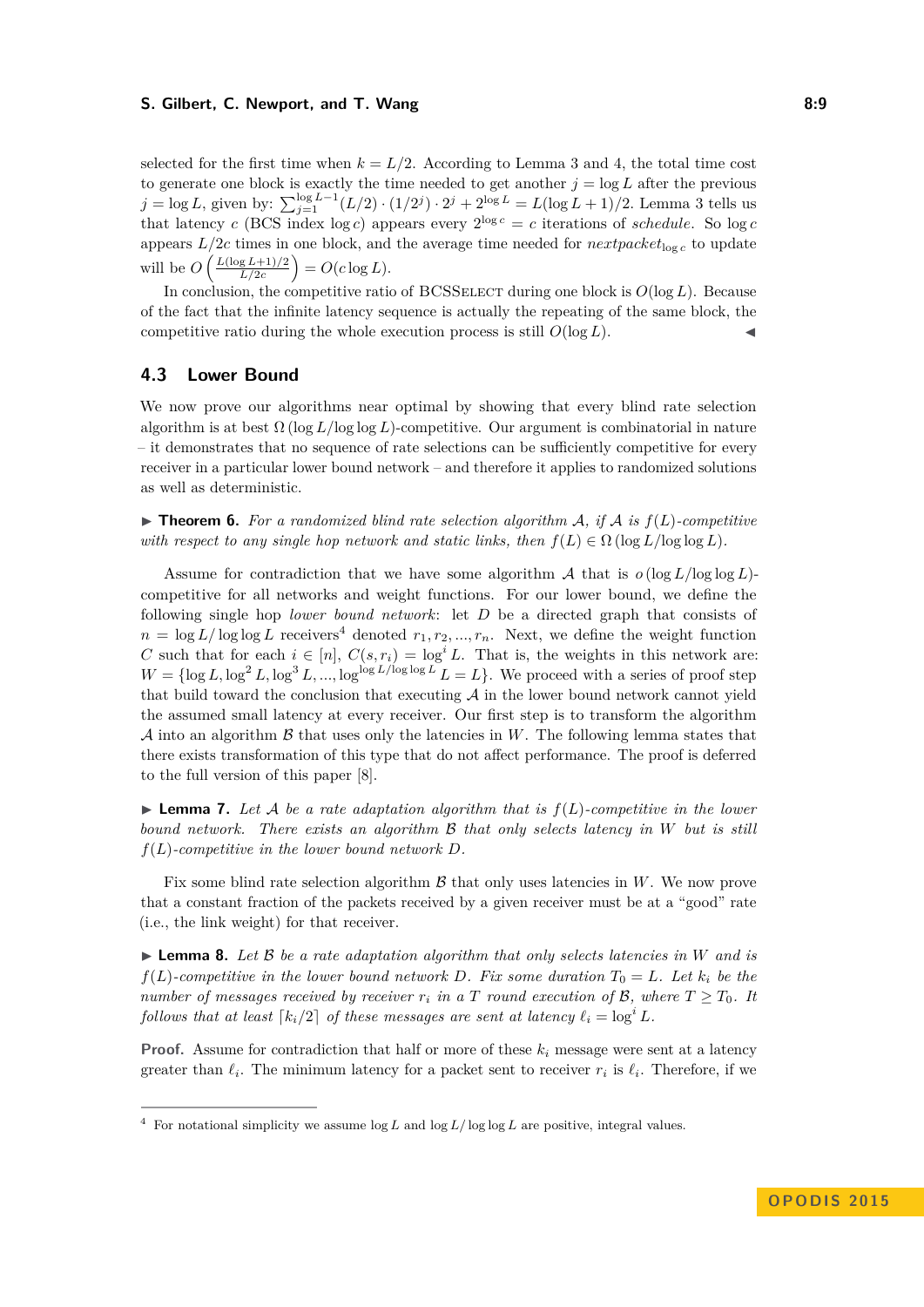#### **8:10 Bounds for Blind Rate Adaptation**

assume that at least half the messages arriving at  $r_i$  are sent at a latency longer than  $\ell_i$ , the next best case average latency for  $r_i$  would be at least:  $((k/2)\ell_{i+1} + (k/2)\ell_i)/k$ .

In the above, we assume the minimum number of packets (in this case, *k/*2) were sent at a slower latency, and we made this the next slowest latency after  $\ell_i$  (i.e.,  $\ell_{i+1} = \log^{i+1} L$ ). The rate above also assumes the source was only servicing  $r_i$  and sent packets continuously with no gaps throughout the *T* rounds. It is, in other words, a quite optimistic bound. We now simplify:

$$
\frac{(k/2)\ell_{i+1} + (k/2)\ell_i}{k} = \frac{(k/2)\ell_i \log L + (k/2)\ell_i}{k} = \frac{(1/2) \cdot k \cdot \ell_i (\log L + 1)}{k} > \frac{1}{2} \cdot \ell_i \cdot \log L.
$$

The optimal average latency for  $r_i$  is clearly  $\ell_i$ . Therefore,  $\mathcal{B}$  is *at best* (log  $L/2$ )-competitive. We assumed earlier, however, that  $\mathcal B$  is  $f(L)$ -competitive for a function that is no larger than  $c \cdot \log L / \log \log L < \log L / 2$  (for sufficiently small constant  $c > 0$ ). This contradicts our assumption that at least half of  $r_i$ 's packets were sent slowly.

We have just established that to achieve a reasonable competitive ratio for a given receiver in our network, at least half of the packets sent to the the receiver must use a rate well-suited to the receiver's link. We next establish formally another important observation for our overall lower bound: to achieve a good rate in an execution of length *T*, the source must successfully deliver many packets.

<span id="page-9-0"></span> $\blacktriangleright$  **Lemma 9.** Let B be an algorithm that is  $f(L)$ -competitive in the lower bound network D. *Fix some receiver*  $r_i$  and duration  $T \geq T_0 = L$ *. It follows that*  $r_i$  *receives at least*  $T/(\ell_i \cdot f(L))$ *packets during these T slots, where*  $\ell_i = \log^i L$ *.* 

**Proof.** Fix some  $f(L)$ -competitive algorithm B, as well as some  $r_i$  and  $T \geq T_0 = L$ . Consider a *T*-round execution of  $\mathcal{B}$  in the lower bound network. Let  $\ell_1^*, \ell_2^*, ..., \ell_j^*$  be the latency for each receive event at  $r_i$  in our *T*-round interval. Let  $\alpha$  be the average latency at  $r_i$  in this interval. Notice, by definition:  $\alpha = (1/j) \cdot \sum_{h=1}^{j} \ell_h^*$ . Also note, however, that by definition:  $\sum_{h=1}^{j} \ell_h^* = T$ . It follows that  $\alpha = T/j$ , and therefore  $j = T/\alpha$ . By assumption,  $\beta$  is  $f(L)$ -competitive. This means that when considering  $r_i$  in particular, its average latency is no greater than  $\ell_i \cdot f(L)$  and  $j \geq T/(\ell_i \cdot f(L))$ , as required.

**Proof (of Theorem [6\)](#page-8-1).** Let A be the rate adaptation algorithm that we assumed to be  $f(L)$ competitive for some  $f(L) < c \cdot \log L / \log \log L$ . Let B be the constrained rate adaptation algorithm provided by Lemma [7.](#page-8-2) By the guarantees of this lemma,  $\beta$  is  $f(L)$ -competitive in the lower bound network *D*. We will now show that this leads to a contradiction.

In particular, we will show that for any sufficiently large duration  $T \geq T_0 = L$ ,  $\beta$  is at best  $\Omega(\log L)$  competitive which is  $\omega(f(L))$  which contradicts our assumption that it is  $f(L)$ -competitive.

To get this result, let  $k_i$  be number of packets that the source sends at latency  $\ell_i \in W$ in a *T*-round execution of  $\beta$  in the lower bound network *D*. By Lemma [9,](#page-9-0) we know that receiver  $r_i$  receives at least  $T/(\ell_i \cdot f(L))$  packets. By Lemma [8,](#page-8-3) we know at least half these packets are sent at latency  $\ell_i$ . It follows that  $k_i \geq T/(2 \cdot \ell_i \cdot f(L))$ . We can now evaluate how many rounds are required for the source to send the needed number of packets at each rate, and derive the following answer:

$$
\sum_{i=1}^n k_i \cdot \ell_i = \sum_{i=1}^{\log L/\log \log L} \frac{T}{2 \cdot \ell_i f(L)} \cdot \ell_i = \frac{\log L}{\log \log L} \cdot \frac{T}{2f(L)}.
$$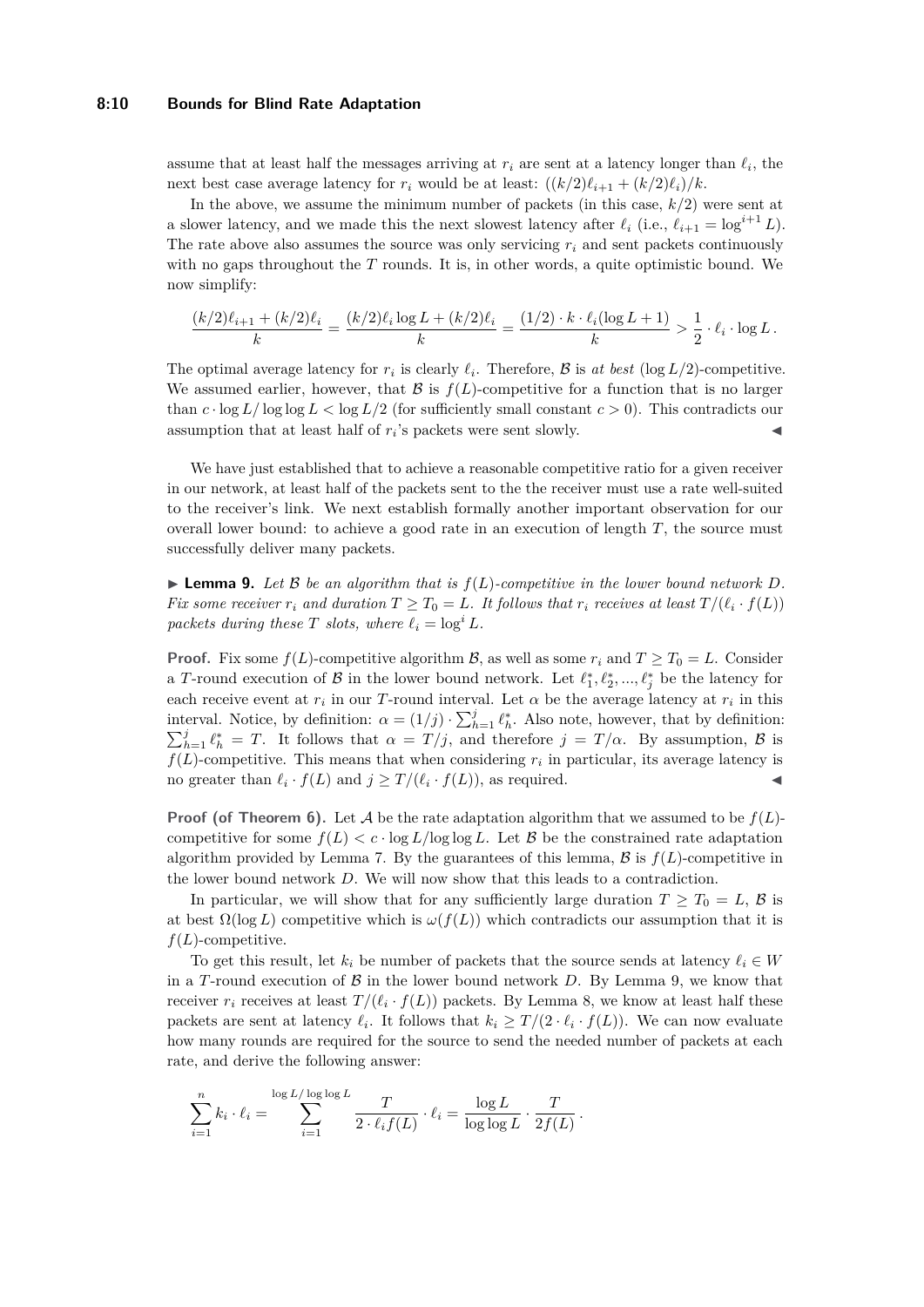#### **S. Gilbert, C. Newport, and T. Wang 8:11 8:11**

By assumption, however,  $f(L) < c \cdot \log L / \log \log L$ . If we set *c* to be sufficiently small (e.g.,  $c < 1/2$ ), it simplifies to something strictly larger than *T*. There are only *T* rounds available, however, to complete all broadcasts. This yields a contradiction to our assumption about the bound on  $f(L)$ , and therefore  $f(L)$  is in  $\Omega(\log L/\log \log L)$ 

# **5 Fast Fading Links**

In this section, we consider the setting where link weights can change from round to round. It is straightforward to identify a weight function C that causes our static BCSSELECT algorithm to perform poorly in the face of some dynamism (i.e., achieve only an *O*(*L*) competitive ratio with respect to optimal).

Here we generalize this observation by proving this weakness is true of *all* deterministic blind rate selection algorithms. We prove that there is a link weight definition for which bind rate selection algorithms. We prove that there is a link weight definition for which  $no$  randomized algorithm can guarantee better than a  $\sqrt{L}$ -competitive ratio (which is still exponentially worse than the log *L* ratio we achieve for static links). Perhaps surprisingly, this latter bound even holds for the powerful model of unicast communication with a single receiver and packet feedback. These bounds indicate that it is quixotic to seek an algorithm that can always adapt competitively to fast fades.

**Lower Bound for Deterministic Algorithms.** A deterministic blind rate selection algorithm can be described as a fixed sequence of latency choices. Here we prove that for any such sequence we can define a link weight function for a two-node network (the simplest possible network for rate selection) that guarantees a poor competitive ratio.

 $\triangleright$  **Theorem 10.** For a deterministic blind rate selection algorithm A, if A is  $f(L)$ -competitive *with respect to two-node networks and fading links, then it follows that*  $f(L) \in \Omega(L)$ *.* 

The proof of this theorem is deferred to the full version [\[8\]](#page-15-0). At a high-level, this argument defines a weight function that keeps the link weight large when the algorithm attempts fast transmissions, and reduces the weight to something small when the algorithm attempts slow transmissions.

**A Lower Bound for Randomized Algorithms.** Here we show that randomization cannot guarantee much advantage over determinism given fading links. The following theorem holds even for non-blind rate selection algorithms in which the sender learns the fate of each packet.

<span id="page-10-0"></span> $\triangleright$  **Theorem 11.** For a randomized blind rate selection algorithm A, if A is  $f(L)$ -competitive **with respect to two-node networks and fading links, then it follows that**  $f(L) \in \Omega(\sqrt{L})$ **. This** *bound holds even with packet delivery acknowledgements.*

The proof of Theorem [11](#page-10-0) depends on the following lemma.

<span id="page-10-1"></span> $\blacktriangleright$  **Lemma 12.** For a blind rate selection algorithm A, if A is  $f(L)$ -competitive with respect to *two-node networks and fading links, then for every function*  $g : \mathbb{N}^* \to \mathbb{R}$  such that  $g(L) < L/2$ ,

$$
f(L) \in \Omega \left( \min \left\{ \left( L/g(L) \right), g(L) \right\} \right).
$$

*This bound holds even with packet delivery acknowledgements.*

To come close to the optimal solution, a randomized algorithm must effectively guess correctly the beginning of the fast interval in each block. Receiving feedback after the fact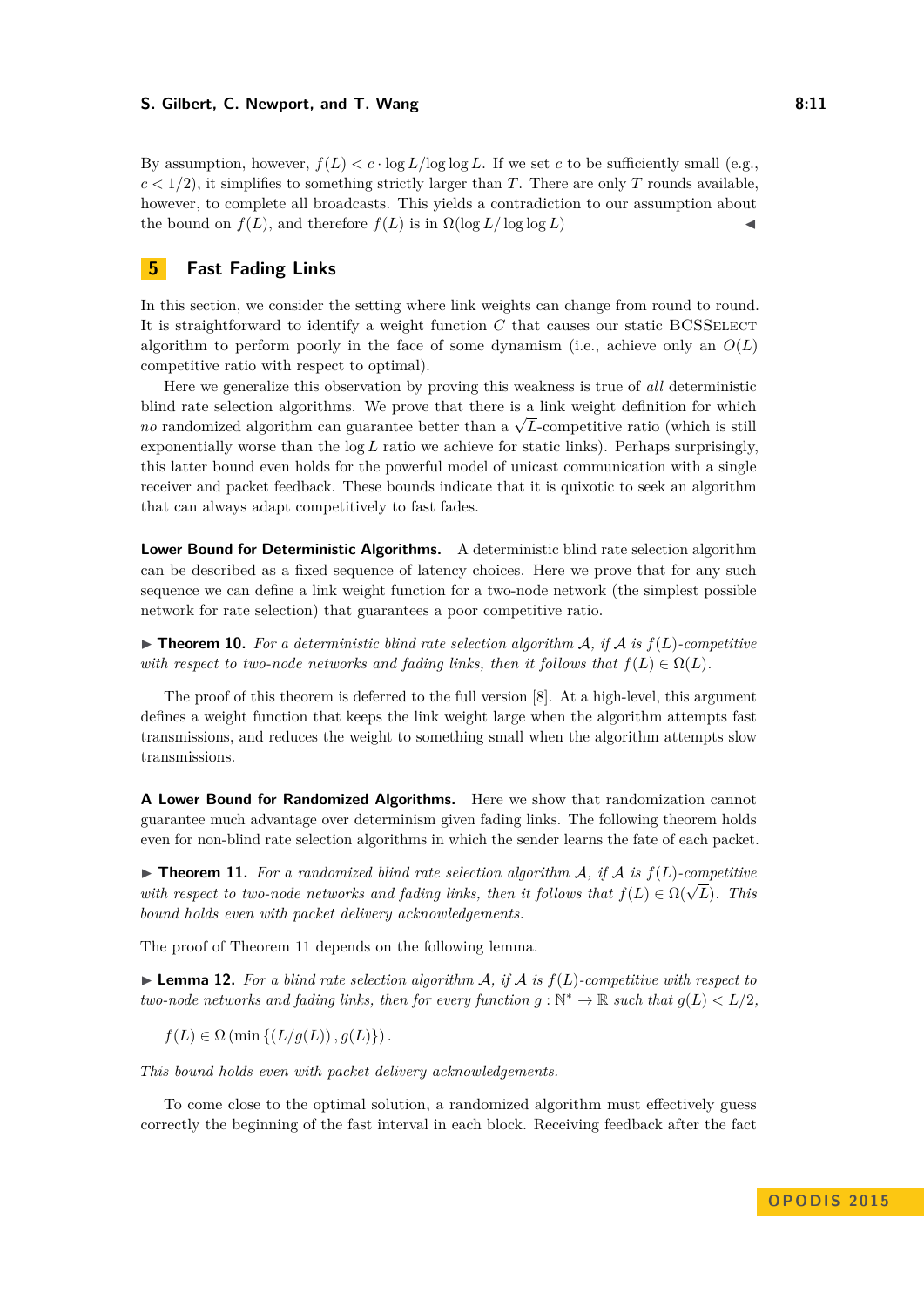#### **8:12 Bounds for Blind Rate Adaptation**

regarding whether it guessed correctly does not help its future guesses. We formalize this argument in the full version of this paper [\[8\]](#page-15-0). Armed with this lemma, we can prove our theorem.

**Proof (of Theorem [11\)](#page-10-0).** According to Lemma [12,](#page-10-1) for any appropriately chosen  $g(L)$ , the lower bound for any randomized blind rate adaption algorithm  $\mathcal A$  is  $\Omega$  (min { $(L/g(L))$ *, g*(*L*)}). In particular, the strongest lower bound  $\Omega(\sqrt{L})$  is achieved when  $g(L) = \sqrt{L}$ , and the duration  $T \geq T_0 = 2g(L) = 2\sqrt{L}.$  $\overline{L}$ .

# **6 Multihop Networks**

In this section, we turn our attention to routing information through multihop networks. In particular, consider a multihop network in which the source *s* may not have a direct link to some designated receiver *t*. In this setting, *s* will have to forward messages through intermediate nodes to get to *t*, with each such node needing to make its own rate selection decisions.

We consider two natural methods to measure optimality with respect to *t*. The first method is to consider any single path from *s* to *t* in the network, and compare *t*'s throughput when the algorithm is run on this path to the throughput obtained by the optimal algorithm for the path. We call this *single path* optimality. We describe a deterministic algorithm called MULTIBCSSELECT that generalizes the single-hop BCSSELECT algorithm to obtain throughput within a *O*(log *L*)-factor of the single path optimal solution. The second method is to compare the throughput at *t* when the algorithm is executed in the entire network as compared to the optimal algorithm executed in the entire network. Notice, once you make use of the entire network, it might be possible to obtain more performance (e.g, by routing multiple packets to the destination concurrently over disjoint paths). Our MULTIBCSSELECT algorithm cannot guarantee this *multiple path* optimality. We prove, however, that in some sense *no* blind algorithm can. In more detail, we prove that it is impossible for a blind rate selection algorithm to guarantee a non-trivial approximation of the multiple path optimal solution *and* to be *δ*-order preserving (i.e., sequence numbers of received packets do not get more than  $\delta$  values out of order), for any fixed  $\delta$ . We note that this latter property is necessary for many network applications, and our MultiBCSSelect algorithm is 0-order preserving.

## **6.1 The MultiBCSSelect Algorithm**

Here we describe a blind rate adaptation algorithm for multihop packet transmission based on BCSSelect. In particular, we have the source node *s* run BCSSelect, as in the single hop setting. The non-source nodes, by contrast, run the MULTIBCSSELECT algorithm described in Figure [3.](#page-12-0) This algorithm initializes each *Q<sup>j</sup>* at an intermediate node as an empty queue. As an intermediate node receives a packet for the first time, it pushes it onto the back of each of its queues. This algorithm has nodes sample queues as in the single hop algorithm. In the case that it samples an empty queue, the node will simply transmit an "empty packet" (technically, we can interpret this as not sending any packet). We synchronize the indexes nodes use to sample the BCS by propagating the current index in the transmitted packets.

It is straightforward to show that MULTIBCSSELECT is correct in a multihop setting. More interesting is analyzing its performance. Because we consider single path optimality, we restrict our attention to a subgraph *P* consisting of a path from *s* to some fixed destination *t*, i.e.,  $V_P = \{v_0 = s, v_1, v_2, \dots, v_n, v_{n+1} = t\}$ ,  $E_P = \{(v_i, v_{i+1}) : i = 0, 1, \dots, n\}$ . We show that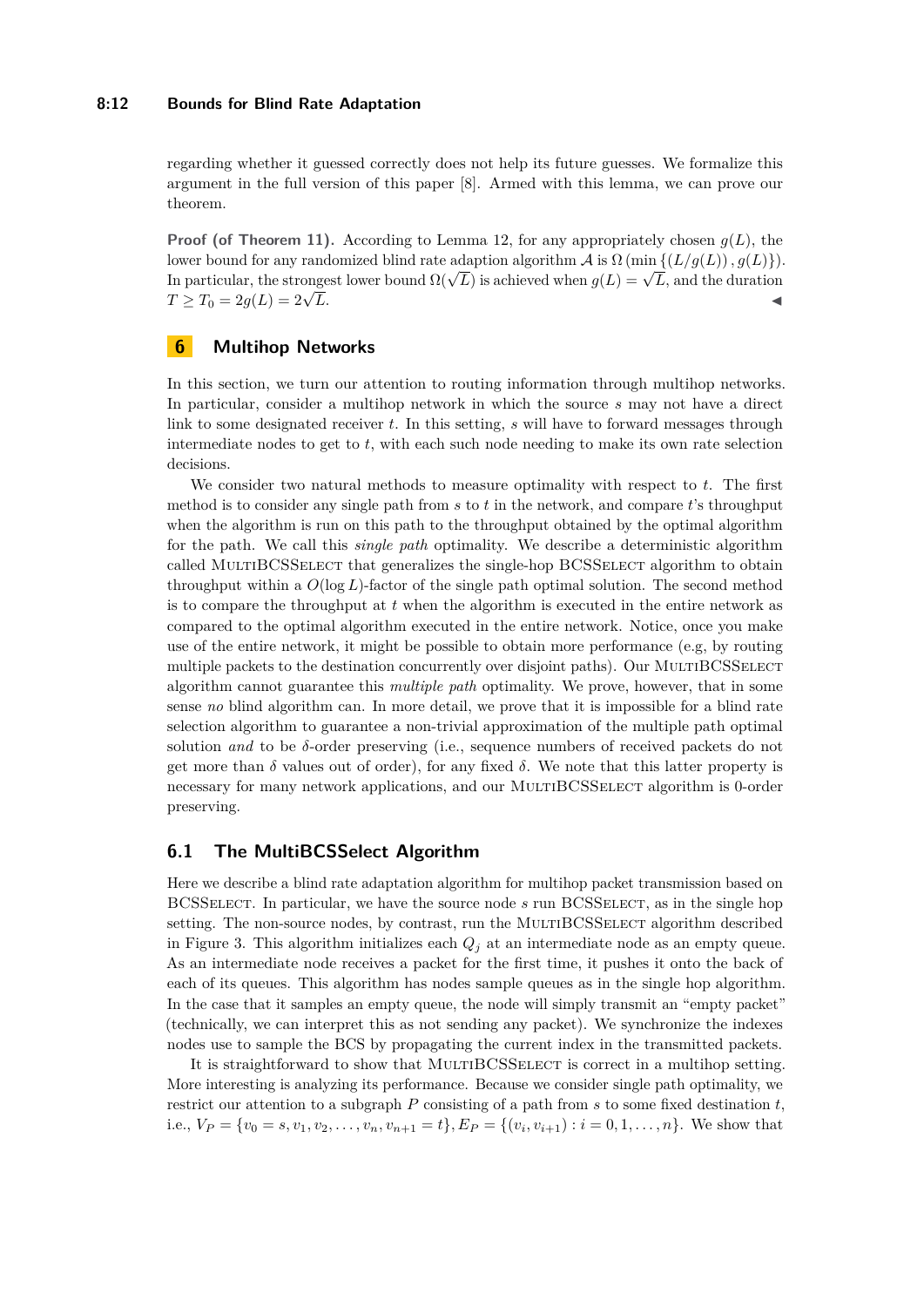#### <span id="page-12-0"></span>**S. Gilbert, C. Newport, and T. Wang 8:13 8:13**

```
MultiBCSSelect(for intermediate nodes)
Initialization:
   for j \leftarrow 1 to \log L\mathcal{Q}_j is initialized by an empty packet queue
On receiving (p_0, k_0):
   k \leftarrow \text{UPDATE}(k_0)for j \leftarrow 1 to \log LQ_j \leftarrow push(Q_j, p_0)nextpacket_j \leftarrow peek(Q_j)Transmission:
   do
      j \leftarrow schedule(k)Send (nextpacket<sub>i</sub>, k) with latency \ell = 2^jpop(Q_i)nextpacket_i \leftarrow peek(Q_i)k \leftarrow \text{UPDATE}(k)while TRUE
```
**Figure 3** Algorithm of MULTIBCSSELECT.

the performance of MULTIBCSSELECT is competitive with that achieved by the best path *P*, i.e., the best multihop route to *t*. (The best multihop route is the path which gives the highest throughput.)

<span id="page-12-1"></span> $\blacktriangleright$  **Theorem 13.** *The* MULTIBCSSELECT *blind rate selection algorithm is*  $O(log L)$ *-competitive with respect to the single path optimal solution.*

Before completing the proof of Theorem [13,](#page-12-1) we will bound the performance of the optimal algorithm on  $P$  (the proof of this lemma is in [\[8\]](#page-15-0)):

**Example 14.** Fix a multihop route consisting of the path P with  $n+2$  nodes  $v_0, \ldots, v_{n+1}$ , *where*  $s = v_0$  *and*  $t = v_{n+1}$ *. Suppose*  $c^* = \max_{0 \le i \le n} \{C(v_i, v_{i+1})\}$ *. For all multihop routes with n* intermediate nodes, if the links are static, the optimal average latency  $OPT_t = \Omega(c^*)$ .

**Proof (of Theorem [13\)](#page-12-1).** Now we need to capture the average latency of MULTIBCSSELECT. Consider some link  $(v_{\beta}, v_{\beta+1})$  with  $\beta$  being the greatest index such that  $C(v_{\beta}, v_{\beta+1})$  =  $\max_{0 \leq \alpha \leq n} \{C(v_\alpha, v_{\alpha+1})\} = c^*$ . In other words,  $(v_\beta, v_{\beta+1})$  is the last bottleneck, or the last slowest link. Since MULTIBCSSELECT applies synchronous binary carry sequence, a packet will be in transmission successfully before any packet arrives, indicating that  $v<sub>β</sub>$  is the last place where packets get queued.

When running algorithm MULTIBCSSELECT, according to the analysis from Theorem 5. the link with weight *c* sends a new packet within *c* log *L* rounds during one block of binary carry sequence. We will see that the worst case for transmission through path *P* derives from the case where  $C(v_i, v_{i+1}) = c^*$  for all  $i > \beta$ . Then the average time for  $v_n$  to update *nextpacket*<sub>log *c*<sup>\*</sup></sub> is no more than  $O(c^* \log L)$ , and the corresponding competitive ratio on this path is therefore  $O(\log L)$ .

Since this is true for all paths *P*, including the best such path, we have proved our  $\alpha$ claim.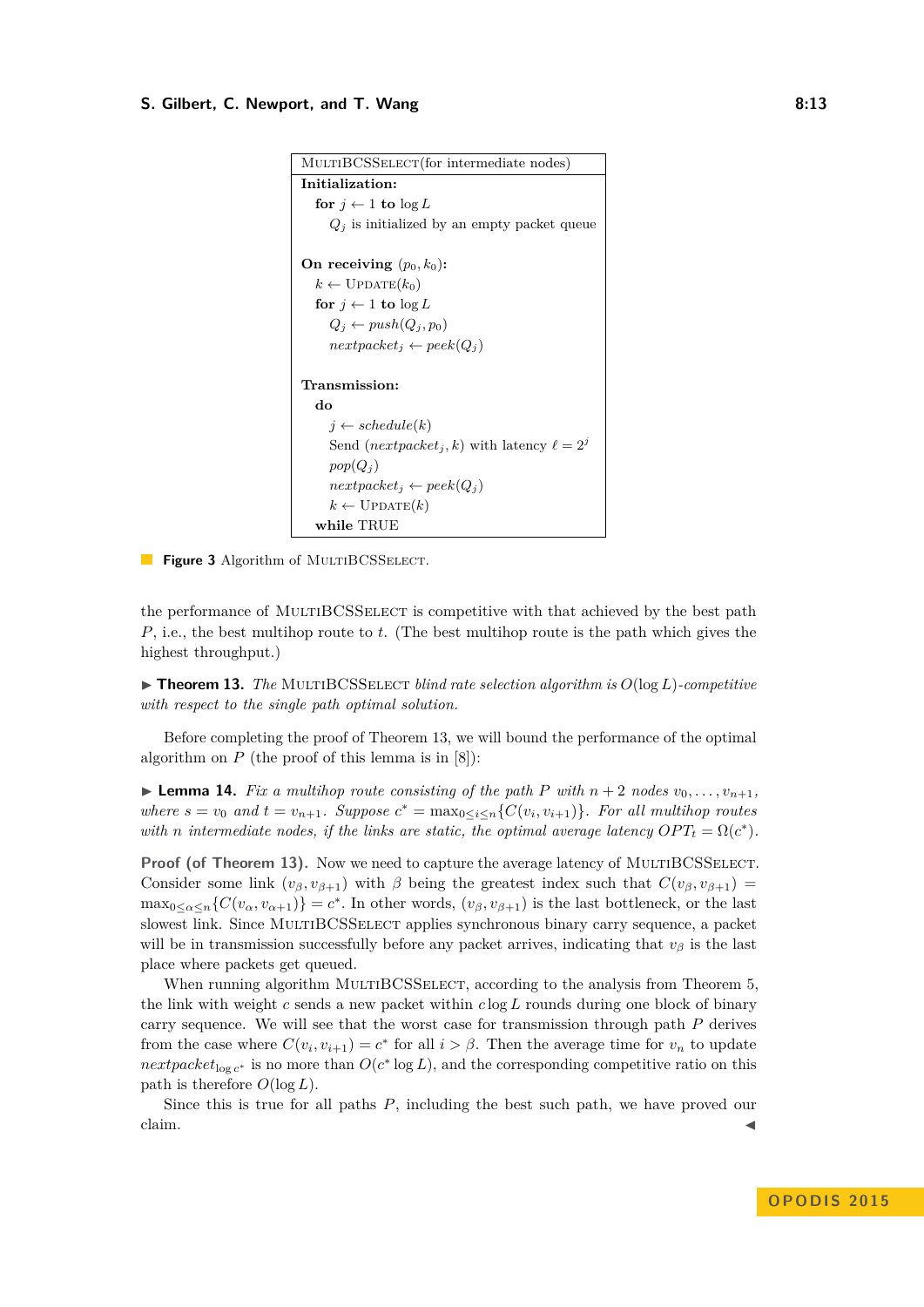#### **8:14 Bounds for Blind Rate Adaptation**

## **6.2 Lower Bound for Multiple Path Optimality**

Here we show it is impossible to be multiple path optimal and still maintain a natural packet ordering property. This latter property is captured by the following two definitions.

 $\triangleright$  **Definition 15.** We define the sequence number of a packet *p*, denoted by  $seq(p)$ , to be the order of packet *p* in the source's packet queue at the beginning of the execution (where the packet at the head of the queue occupies position 1, and so on). Fix some non-source node *t*. Similarly, we define the transmission number of  $p$  with respect to  $t$ , denoted by  $tn(t, p)$ , to be the order in which *t* first received *p*, ignoring duplicate receives of packets.

**Definition 16.** Fix some integer  $\delta \geq 0$ . A rate adaptation algorithm is  $\delta$ -order preserving if for every packet *p* in the source queue, and every non-source node *t*, we have  $|seq(p)$  $tn(t,p)| \leq \delta$ .

This notion of *δ*-order preserving is important for many applications in which received packets need to be reordered for processing. If I need, for example, *k* out of an original group of *t* packets to recover some coded information, and some of these packets can get arbitrarily out of order, I might have to wait an arbitrarily long time to complete the decoding.

We continue by noting that our multihop algorithm is perfectly order preserving:

#### ▶ Theorem 17. MULTIBCSSELECT *is* 0-order preserving.

**Proof.** The source node copies its source queue into  $\log L$  transmission queues, each one associated with a different latency. Packets are removed and transmitted from each queue in FIFO order. A straightforward consequence is that for any two packets  $p$  and  $p'$ , such that  $seq(p)$  <  $seq(p')$ , the source cannot send p' for the first time before it sends p (consider the queue from which the source samples  $p'$  for the first time: in order to reach  $p'$  in that queue, the source must have previously sampled and transmitted *p*).

It then follows that all neighbors of the source will receive messages for the first time in the same order as they appear in the source queue. They will subsequently add them to their transmission queues the same way. We can, therefore, apply the same argument as before to show this order is preserved to their neighbors, and so on, until we have considered every node in the network. It follows that for any non-source node *t* and any two packets *p* and *p*, if  $seq(p) < seq(p')$ , then  $tn(t, p) < tn(t, p')$  $\blacksquare$ ).

With these definitions established, we can now state our main theorem, which claims that a blind algorithm cannot be both non-trivially competitive with respect to the multiple path optimal results, and be order preserving for some fixed  $\delta$ .

<span id="page-13-0"></span>**Theorem 18.** *There exists a constant*  $c' > 1$ *, such that for every integer*  $\delta \geq 0$  *and competitive factor*  $c < L/c'$ , there does not exist a blind rate adaptation algorithm that is *c-competitive with respect to the multiple path optimal path solution* and *δ-order preserving.*

To prove this lower bound, we will make use of a graph  $D_r = (V, E)$ , where *V* consists of a source, *s*, a destination, *t*, and *L* relay nodes,  $r_1, r_2, \ldots, r_L$ . Let  $E = \{(s, r_i) : 1 \leq i \leq L\}$  $L$ }  $\cup$  { $(r_i, t) : 1 \leq i \leq L$ }. Fix  $C(s, r_i) = 1$  and  $C(r_i, t) = L$  for all  $i = 1, 2, ..., L$ .

Fix some rate adaptation algorithm A that is *c*-competitive for some constant *c >* 0. To prove Theorem [18,](#page-13-0) we will show that there exists a network such that for all  $x \geq 1$ , there exists a packet *p* such that  $|seq(p) - tn(t, p)| = \Omega(x \cdot L)$ . For any fixed  $\delta$ , therefore, we can find a sufficiently large x for which the algorithm is not  $\delta$ -order preserving.

Let us study the constant competitive algorithm  $A$ . Since all links coming out of the source have the same capacity, relay nodes will receive the same packet in the same transmission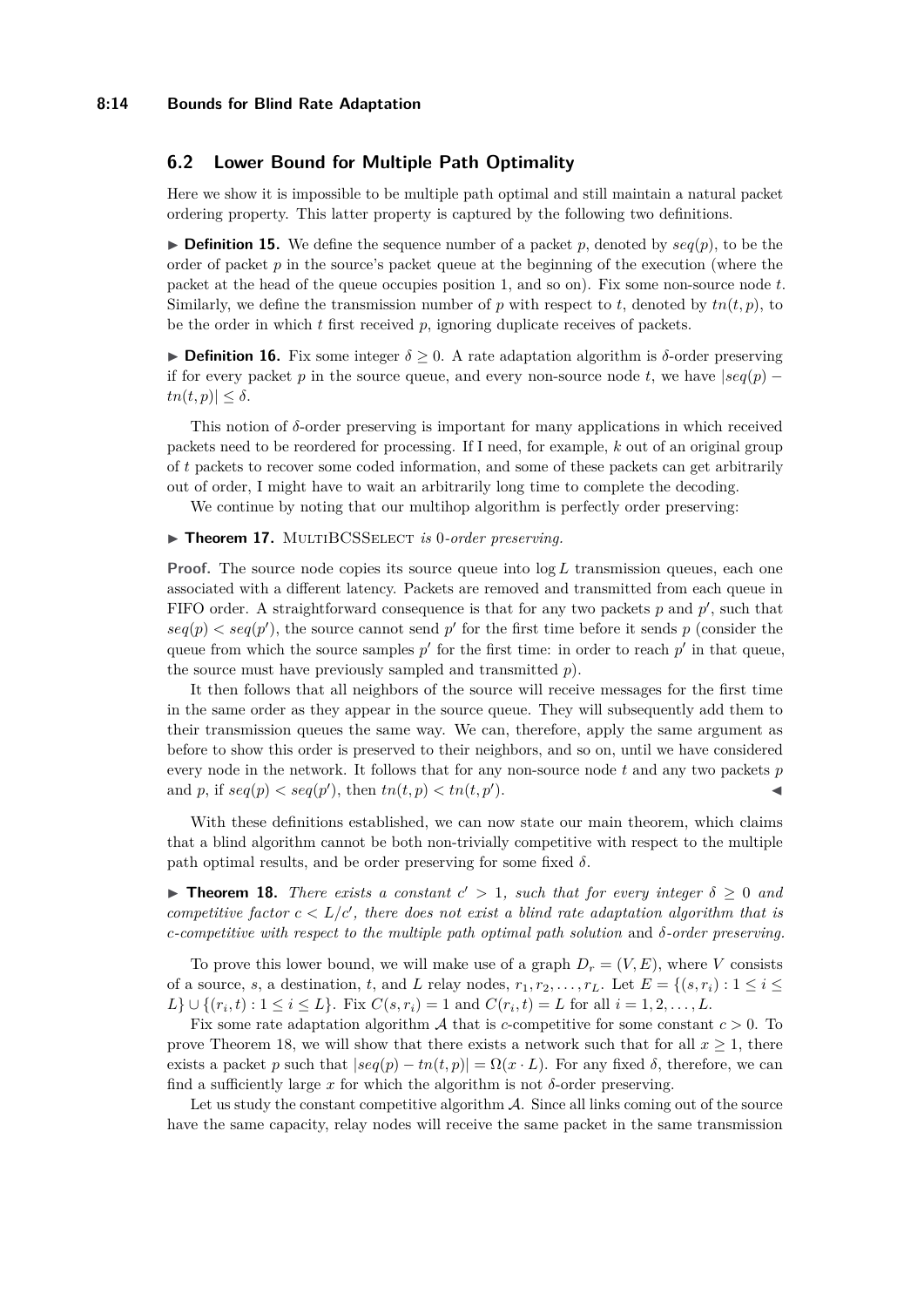#### **S. Gilbert, C. Newport, and T. Wang 8:15 8:15**

round. In order to achieve good competitiveness, relay node may not send packets in FIFO order. Otherwise, there will be a great amount of repetition of packets at the destination *t*, since relay nodes receives the same packet in each round. Actually we can claim without proof that the constant competitive solution for one single transmission round is to have *L* different relay nodes send  $\Theta(L)$  different packets in the queue.

We will prove that after *x* transmission rounds (*xL* communication rounds), the maximum sequence number of the packets that have already been sent will be  $\Omega(x) \cdot \Theta(L) = \Omega(xL)$  for all  $x \geq 1$ . We will forget about the first  $L+1$  communication rounds and regard the start of the  $(L+2)$ <sup>th</sup> rounds as the start of  $x=1$ .

<span id="page-14-0"></span> $\blacktriangleright$  **Lemma 19.** When executing A on graph  $D_r$ , there exists some relay node r, such that for every integer  $x \ge 1$ , there exists an integer  $x' \ge x$ , such that  $seq(p_{x'}^{(r)}) \ge (1/c)x'L$ , where  $p_{x'}^{(r)}$  $i$ *s* the  $x'$ <sup>*th*</sup> unique packet that  $r$  *sends.* 

We will put the proof of this lemma in the full version [\[8\]](#page-15-0). A simple counting argument yields the next lemma:

<span id="page-14-1"></span> $\triangleright$  **Lemma 20.** *When executing* A *in any network, for every node <i>u, after u transmits x unique packets, the smallest sequence number among packets u has not yet sent is no more than*  $x + 1$ *.* 

We can now pull together the pieces to prove our main theorem.

**Proof (of Theorem [18\)](#page-13-0).** The key observation used by this proof is that a relay node *r<sup>i</sup>* cannot distinguish an execution in  $D_r$  from an execution in the graph  $D_r^{(i)}$  which consists only of: the source *s*, with a directed edge to *r<sup>i</sup>* , with a directed edge to *t*. Now consider an execution of  $A$  in  $L$  copies of  $D_r^{(i)}$ , one for each  $r_i$ . At the same time, run this algorithm with the same random bits in  $D_r$ . We will look at the behavior of  $A$  in  $D_r$  to point to an *i* for which  $D_r^{(i)}$  behaves poorly.

In more detail, we apply Lemma [19,](#page-14-0) which identifies some  $r_i$  in  $D_r$  for which the lemma statement holds. Let *x* be the value identified by the statement for  $r_i$ . Let  $x' =$  $\max\{x, (\delta+1)/(\frac{L}{c}-1)\}\$ , where  $\delta$  is the order-preserving bound from the theorem statement. Consider  $p_{x'}^{(i)}$ , the *x*'th packet sent by  $r_i$ . By the statement,  $seq(p) \ge (1/c)x'L$ . By Lemma [20,](#page-14-1) however, there is some sequence number  $q \leq x' + 1$ , such that  $r_i$  has not yet sent the packet with that number.

Now consider  $r_i$  in  $D_r^{(i)}$ . It too will send a packet with sequence number at least  $(1/c)x'L$ before it sends a packet with number  $x' + 1$ . Because  $r_i$  must eventually send every packet in this graph (as it is the only relay node), when it does eventually get to the packet with sequence number  $x' + 1$ , it will be out of order. In particular, the gap between this packet's number and the *x*'th packet's number is at least:  $x'(L/c) - q \ge x'(L/c) - (x' + 1) > \delta$ . (Notice, it is here that we require that *c* is sufficiently small compared to *L*.) We have just identified, however, an execution of  $A$  in a graph that is non-order preserving. A contradiction.

## **7 Conclusion**

In this paper, we study *blind* multicast rate selection algorithms which do not require feedback from receivers, and yet allows each receiver to achieve throughput within a reasonable constant factor of its link's optimal capacity. We prove these algorithms near optimal and then explore the fundamental impossibilities of coping with fast fading, even for non-blind algorithms. We conclude by showing how our deterministic strategy can be effectively adapted to multihop scenarios.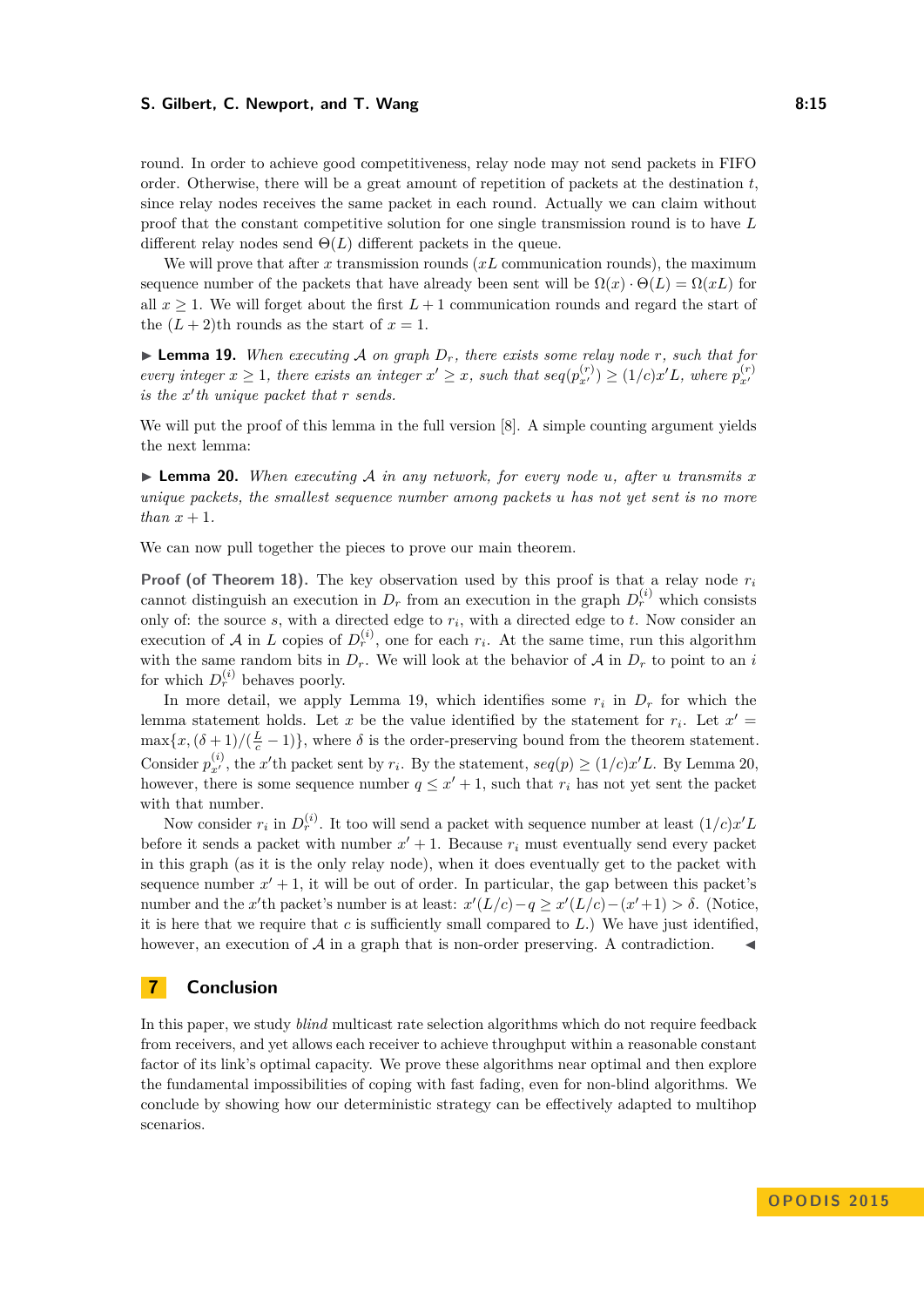#### **8:16 Bounds for Blind Rate Adaptation**

We argue that our algorithms are easy to implement in practice, because they are blind, or they does not require any information on the network structure or the quality of links. Our formal model of multi-rate transmission, however, is a standalone contribution as it helps bring together the practical concerns of rate selection with the theoretical toolkit of algorithmic analysis. This framework yields many interesting open questions. For example, this paper only scratches the surface of understanding optimal rate selection in general network topologies. Even identifying an efficient centralized solution for approximating an optimal selection sequence is an open problem. Another natural approach would be to consider unicast rate selection where the sender receives feedback on each transmitted packet's fate. The existing solutions for this problem rely on heuristics. It would be useful to study this problem from an algorithmic perspective, seeking formal bounds.

#### **References**

- <span id="page-15-15"></span>**1** K. Atanassov. On the 37th and the 38th Smarandache problems. *Notes on Number Theory and Discrete Mathematics*, pages 83–85, 1999.
- <span id="page-15-13"></span>**2** Saâd Biaz and Shaoen Wu. Loss differentiated rate adaptation in wireless networks. In *IEEE WCNC 2008*, 2008.
- <span id="page-15-5"></span>**3** Saâd Biaz and Shaoen Wu. Rate adaptation algorithms for IEEE 802.11 networks: A survey and comparison. In *Proceedings of IEEE Symposium on Computers and Communications*, 2008.
- <span id="page-15-3"></span>**4** R. Chandra, S. Karanth, T. Moscibroda, V. Navda, J. Padhye, R. Ramjee, and L. Ravindranath. Dircast: A practical and efficient Wi-Fi multicast system. In *Proceedings of the 17th IEEE International Conference on Network Protocols*, 2009.
- <span id="page-15-7"></span>**5** N. Choi, Y. Seok, T. Kwon, and Y. Choi. Leader-based multicast service in IEEE 802.11v networks. In *Proceedings of the 7th IEEE Consumer Communications and Networking Conference*, 2010.
- <span id="page-15-6"></span>**6** S. Choi, N. Choi, Y. Seok, and T. Kwon. Leader-based rate adaptive multicasting for wireless LANs. In *Proceedings of IEEE Global Telecommunications Conference*, 2007.
- <span id="page-15-16"></span>**7** Alejandro Cornejo and Calvin Newport. Prioritized gossip in vehicular networks. In *DIALM-POMC'10*, 2010.
- <span id="page-15-0"></span>**8** Seth Gilbert, Calvin Newport, and Tonghe Wang. Bounds for blind rate adaptation. Available at: [http://people.cs.georgetown.edu/~cnewport/publications.html]( http://people.cs.georgetown.edu/~cnewport/publications.html).
- <span id="page-15-14"></span>**9** Aditya Gudipati and Sachin Katti. Stanford networked systems group. [http://snsg.](http://snsg.stanford.edu/projects/strider/) [stanford.edu/projects/strider/](http://snsg.stanford.edu/projects/strider/).
- <span id="page-15-2"></span>**10** Lawrence Harte. *Introduction to Data Multicasting*. Althos Publishing, 2008.
- <span id="page-15-10"></span>**11** G. Holland, N. Vaidya, and P. Bahl. A rate-adaptive MAC protocol for multi-hop wireless networks. In *ACM MOBICOM'01*, 2001.
- <span id="page-15-8"></span>**12** A. Kamerman and L. Monteban. WaveLAN II: A high-performance wireless LAN for the unlicensed band. *Bell Labs Technical Journal*, 1997.
- <span id="page-15-12"></span>**13** J. Kim, S. Kim, S. Choi, and D. Qiao. CARA: Collision-aware rate adaptation for IEEE 802.11 WLANs. In *IEEE INFOCOM'06*, 2006.
- <span id="page-15-9"></span>**14** M. Lacage, M. Manshaei, and T. Turletti. IEEE 802.11 rate adaptation: A practical approach. In *MSWiM04*, 2004.
- <span id="page-15-11"></span>**15** Z. Li, A. Das, A. K. Gupta, and S. Nandi. Full ato rate MAC protocol for wireless ad hoc networks. In *IEEE Proceedings on Communication*, 2005.
- <span id="page-15-4"></span>**16** J. Miroll and Z. Li. Aggregate block-ACK definition. *Tech. Rep. IEEE*, 2010.
- <span id="page-15-1"></span>**17** Sai Shankar N., Debashis Dash, Hassan El Madi, and Guru Gopalakrishnan. WiGig and IEEE 802.11ad for Multi-Gigabyte-Per-Second WPAN and WLAN. *arXiv:1211.7356*, 2012.